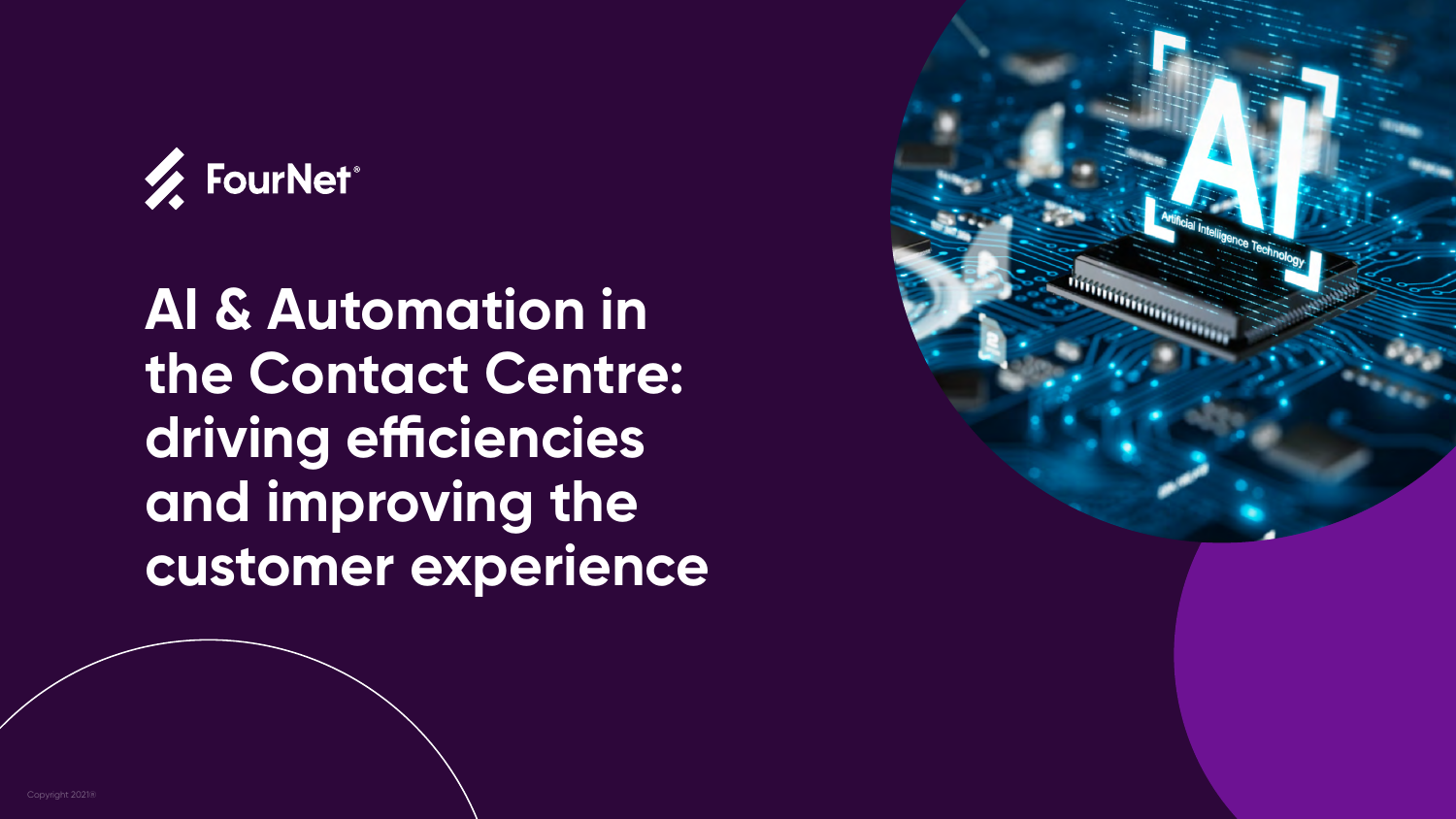

### **Executive Summary**

In this White Paper, FourNet looks at how Artificial Intelligence and Automation can be utilised to improve internal and external processes for different industry sectors – enhancing customer experience and customer journeys and assisting employees, both inside the workplace and when working remotely.

Artificial Intelligence allows organisations to automate many of the more repetitive tasks in the customer support journey leaving employees to focus on more complex enquiries. This in turn ensures customers are left with higher levels of satisfaction.

Chatbots provide answers to basic questions allowing customers to serve themselves and often removing the need for mundane and repetitive tasks by agents in the contact centre. For more complex issues where customers want to engage with an agent, AI can be used to route an enquiry to an agent with the right skills, thereby increasing first contact resolution, improving agent efficiency and outcomes in the contact centre.

Thanks to FourNet's sector specific expertise, we are able to address the most common issues by industry sector. This White Paper considers the business drivers and how to build the business case for investing in Artificial Intelligence. We share best insights on how to introduce AI and Automation to ensure improved processes, job satisfaction for employees and improved business outcomes.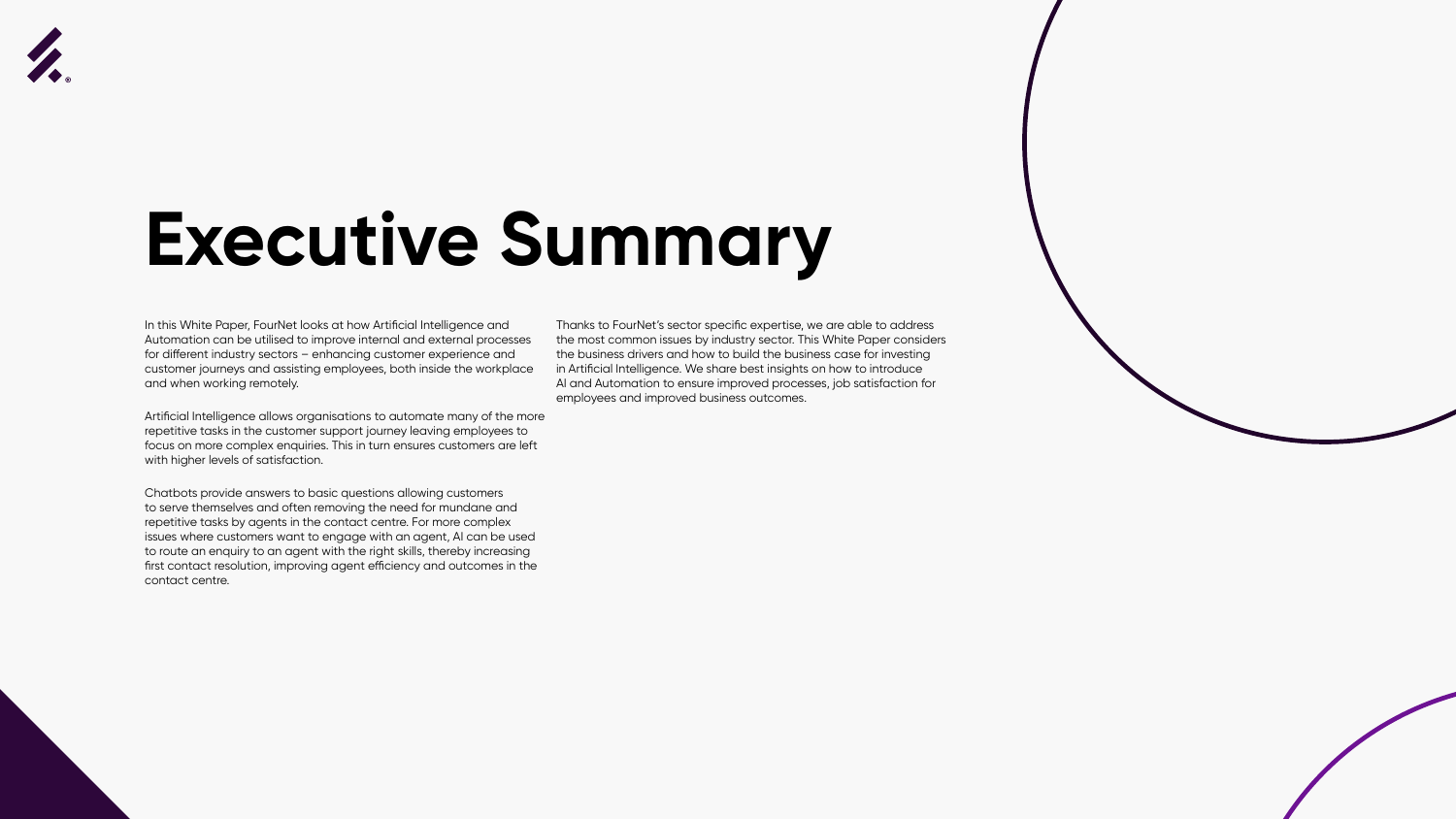### **Table of Contents**

| 1. Intro                                         | 3       |
|--------------------------------------------------|---------|
| 2. What is Al                                    | 4       |
| 3. Business Benefits of AI in the Contact Centre | 8       |
| 4. Customer Self Service                         | 12      |
| <b>Chatbots or Virtual Assistants</b>            | 13 - 14 |
| Natural Language IVR                             | 15      |
| Voice authentication                             | 16      |
| <b>Building a Knowledge Base</b>                 | 17      |
| <b>5. Assisted Service</b>                       | 18      |
| 6. Smarter Routing & Operational Insights        | 19      |
| <b>Intelligent Routing</b>                       | 20      |
| <b>Sentiment Analysis</b>                        | 21      |

| <b>7. Agent Efficiency</b>                   | 22        |
|----------------------------------------------|-----------|
| <b>RPA</b>                                   | 23        |
| Workforce Management and Advanced Scheduling | 24        |
| <b>Quality Management</b>                    | 25        |
| 8. Building the business case                | 26        |
| 9. Getting Started                           | 30        |
| 10. How FourNet can help                     | <b>31</b> |

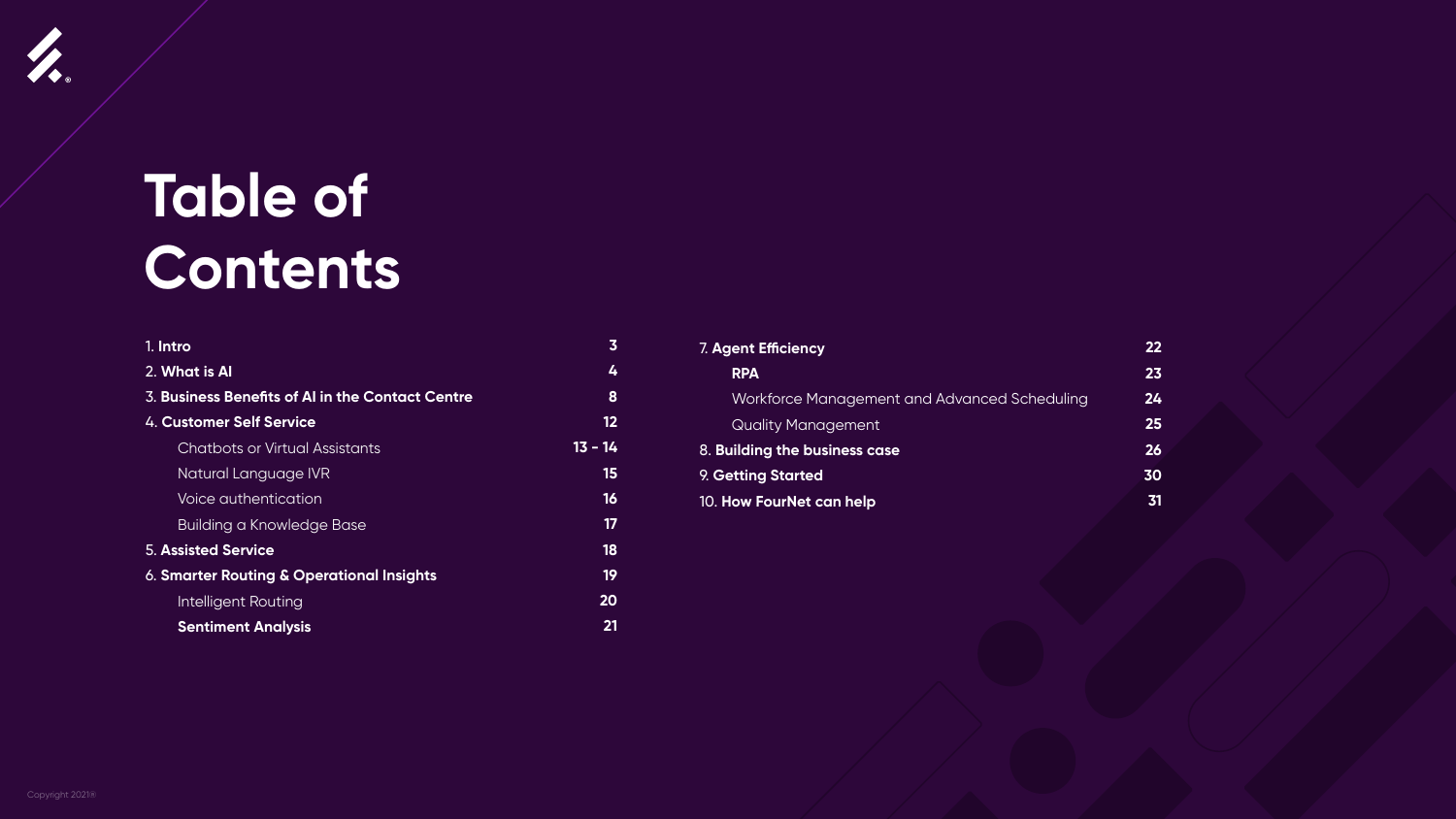

### **Intro**

Artificial Intelligence (AI) is a huge, complex topic which can impact on many aspects of daily life. In this White Paper we look at how AI can be used to enable customer self-service and improve agent efficiency and outcomes in the contact centre. We will look at the business drivers and how to build the business case for investing in Artificial Intelligence; we'll also share our insights on how to get started with AI and highlight how FourNet can help.

There is a broad array of AI-enabled solutions to improve efficiency, produce cost savings and improve the customer experience, so we have grouped them into four logical categories:



#### **Customer Self Service**

Chatbots, natural language Interactive Voice Response (IVRs) and voice authentication give the customer the opportunity to answer their own query without needing to speak to an agent. All self-service options also require a seamless process to handoff the query to an agent.

#### **AI Enabled Assisted Service**

This category of solutions uses AI to provide an agent with more information based on the inputs received from customers, predicting potential requests and recommending how to fulfil them, thus empowering agents to handle queries and deliver quicker resolutions to customers. Prediction of customer sentiment also helps agents handle potentially challenging customer issues. These Assisted Service solutions can be particularly relevant for inexperienced agents or where agents are working remotely.

#### **AI for smarter routing and operational insights**

AI enabled contact centres can harness the huge processing power of AI to route queries to the right agent using the predictive techniques of Machine Learning. The technology also helps make more streamlined decisions and use sentiment analysis to predict behaviour and improve outcomes.

#### **Driving Agent Efficiency with AI**

Artificial Intelligence powered Workforce Optimisation and Quality Management offers huge potential to improve agent performance. Robotic Process Automation (RPA) has the ability to automate non-value-added tasks; speeding wrap-up time, increasing the accuracy of data entry and thereby freeing agent time to focus on more value-added tasks.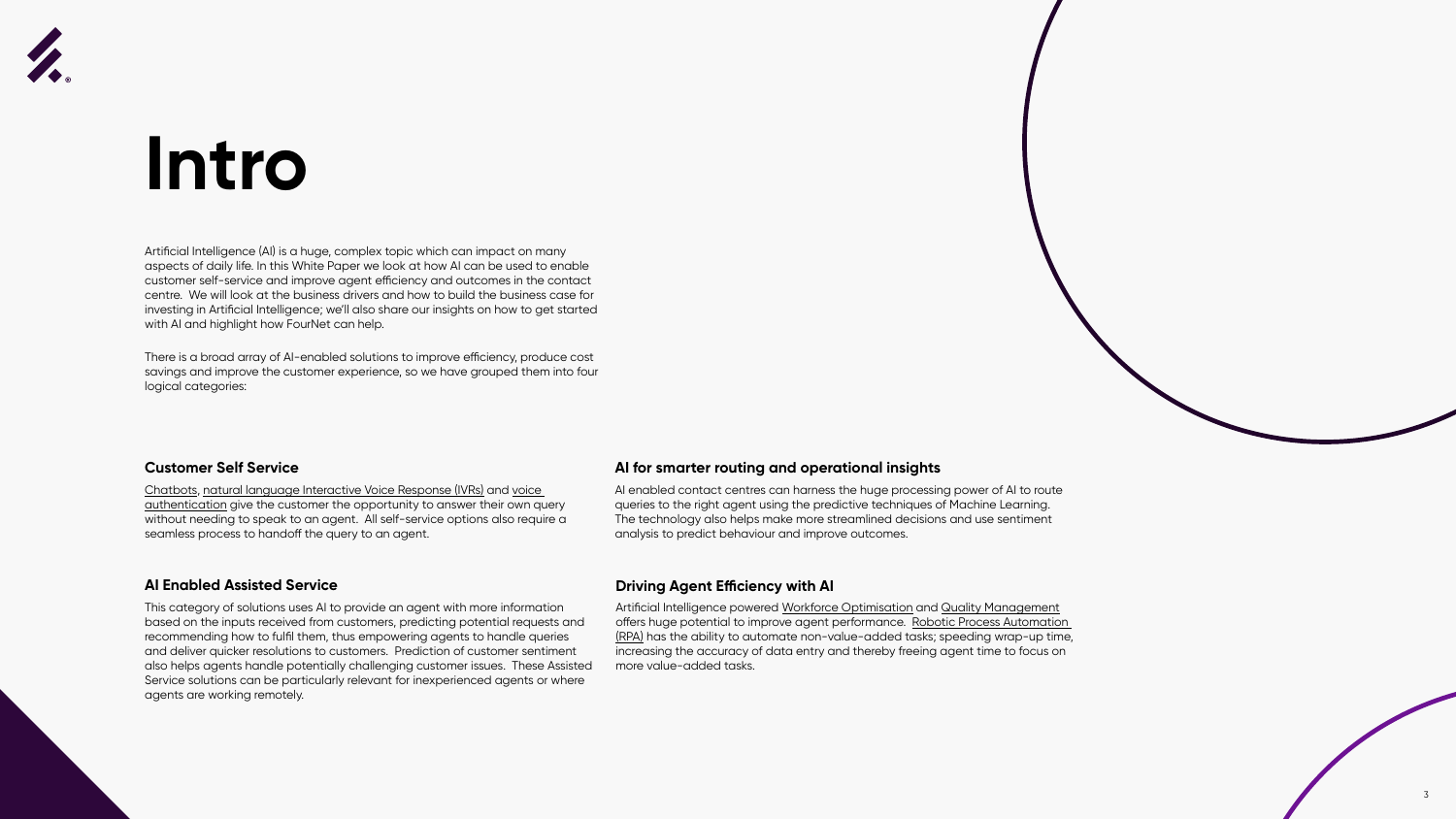

## **What is AI?**



In other words, you might say, AI can do more and think faster with greater amounts of information and data than is humanly possible in the same timeframe.

AI is able to extract sentiment from the way people talk. It can understand if you are likely to get angry or upset, using tone and speech analytics, and is then able – if programmed correctly – to deal with those emotions to minimise impact on the customer and business.

Based upon the customer's history, the context of the call, and previous patterns of similar interactions, AI can predict the most appropriate action to take, potentially handling a tricky customer who it considers likely to get upset. AI can be programmed to head off that anger, perhaps with a sales offer or a new service.

As AI technologies have developed, more human-like traits have been added, such as avatars and speech. That means, for instance, that conversational AI can be made to deal with customer enquiries through a chatbot, which expresses humanlike emotions.

Rather than having a rules-based chatbot, AI can be used to switch over to a 'cognitive' system (self-learning AI system) allowing for more intelligent prediction and reaction to customer enquiries. Rather than simply directing customers to the correct part of the website or FAQ and route to a customer live chat human agent, it can learn progressively to be able to solve queries on its own and provide a better interactive experience. However it will take time for chatbots to fully enable that and handle all interactions.

Consider how such an 'intuitive' capability can improve customer experience while enhancing the reputation of an organisation.

Imagine a scenario where there's a complex calculation that requires to be done, or a question an agent doesn't know the answer to, and where the waiting is frustrating for the customer. Now consider giving the agent access to an AI tool which does the complex calculation for the agent, in superfast time, or answers a tricky enquiry without pause. It means less stress for the agent and a quicker response to the customer.

The 'waiting for answers' experienced by customers then disappears, while AI assists the agent in performing a task which they wouldn't have been able to do themselves.

[Gartner](https://www.gartner.com/smarterwithgartner/bots-gain-importance-in-gartner-service-technologies-bullseye) research shows that AI drastically reduced customer wait times, with chatbots replying within five seconds of customer contact, while typical advisors took 51 seconds.

AI expands the ability of the contact centre to perform better. AI helps to improve efficiency and increase productivity, while allowing staff or contact centre agents to be switched to more relevant tasks. However it takes time for chatbots to learn these skills in order to handle all interactions.



**Artificial Intelligence technologies aim to reproduce or surpass abilities (in computational systems) that would require 'intelligence' if humans were to perform them. These include: learning and adaptation; sensory understanding and interaction; reasoning and planning; optimisation of procedures and parameters; autonomy; creativity; and extracting knowledge and predictions from large, diverse digital data.**

**Source: [Engineering](https://epsrc.ukri.org)  [and Physical Science](https://epsrc.ukri.org)  [Research Council](https://epsrc.ukri.org)**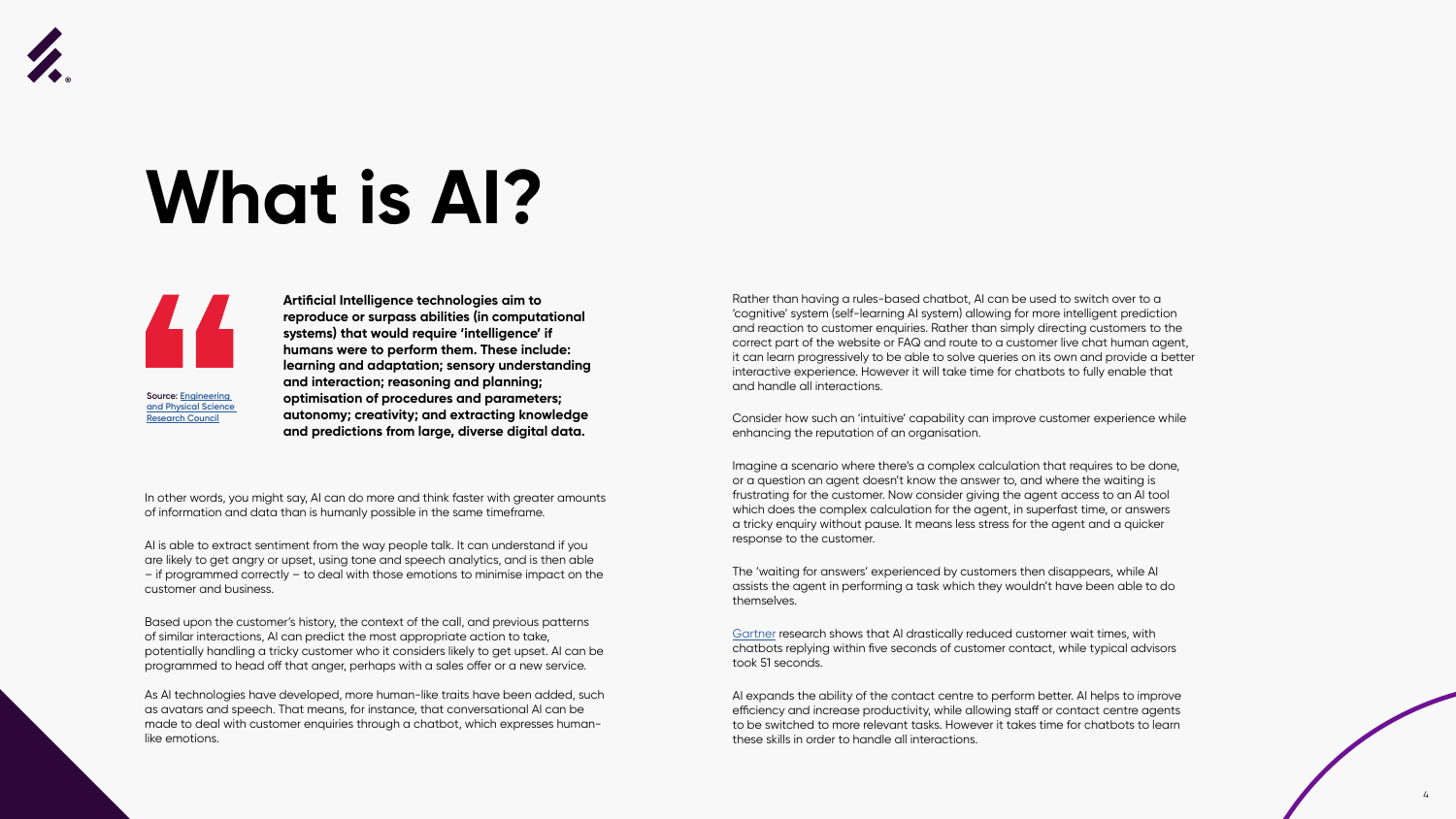Developments in all areas of AI, and uptake of the technology, has been accelerated by COVID-19. Even before the pandemic, analysts were predicting that conversational AI would become as important for an organisation as its own website. Since Coronavirus struck, the functionality offered by AI and automation has taken three of the top five slots in Tech Target's Customer Experience IT Priorities surveys.

Gartner are predicting that 15% of all customer service interactions will be completely handled by AI this year, an increase of 400% from 2017. They also estimate that 25% of digital workers will use virtual assistants daily. For many organisations, the shift will require an additional digital transformation journey, but it's one that senior executives will need to grab with both hands.

The pandemic has accelerated digitisation – businesses and customers are doing and wanting to do things via digital that it would have taken years to achieve if COVID-19 hadn't emerged and changed the way we live our lives. Many customers who would traditionally pick up the phone to speak to an agent were forced to switch to self-service during the early stages of the pandemic when many contact centres were unable to work remotely. The pandemic meant that fewer staff and agents were working in offices and for some businesses this has meant fewer enquiries can be answered as quickly and efficiently as they would have been in the days before the virus hit. Necessity has driven a lasting shift in channel preference for customers.

5

<span id="page-5-0"></span>

**What is AI?**

### **The cost of AI**

#### **Top Project Requirements**

**What buyers are telling us about their next purchase**

#### **Contact Centre and Customer Service**

- **1.** Enable automated self-service support
- **2.** Improve contact centre agent performance
- **3.** AI Chatbots
- **4.** Support for multiple locations/ remote agents
- **5.** Automate customer-facing processes

Figure 1

Source: Tech Target Contact Centre and Customer Service Confirmed Projects September 2020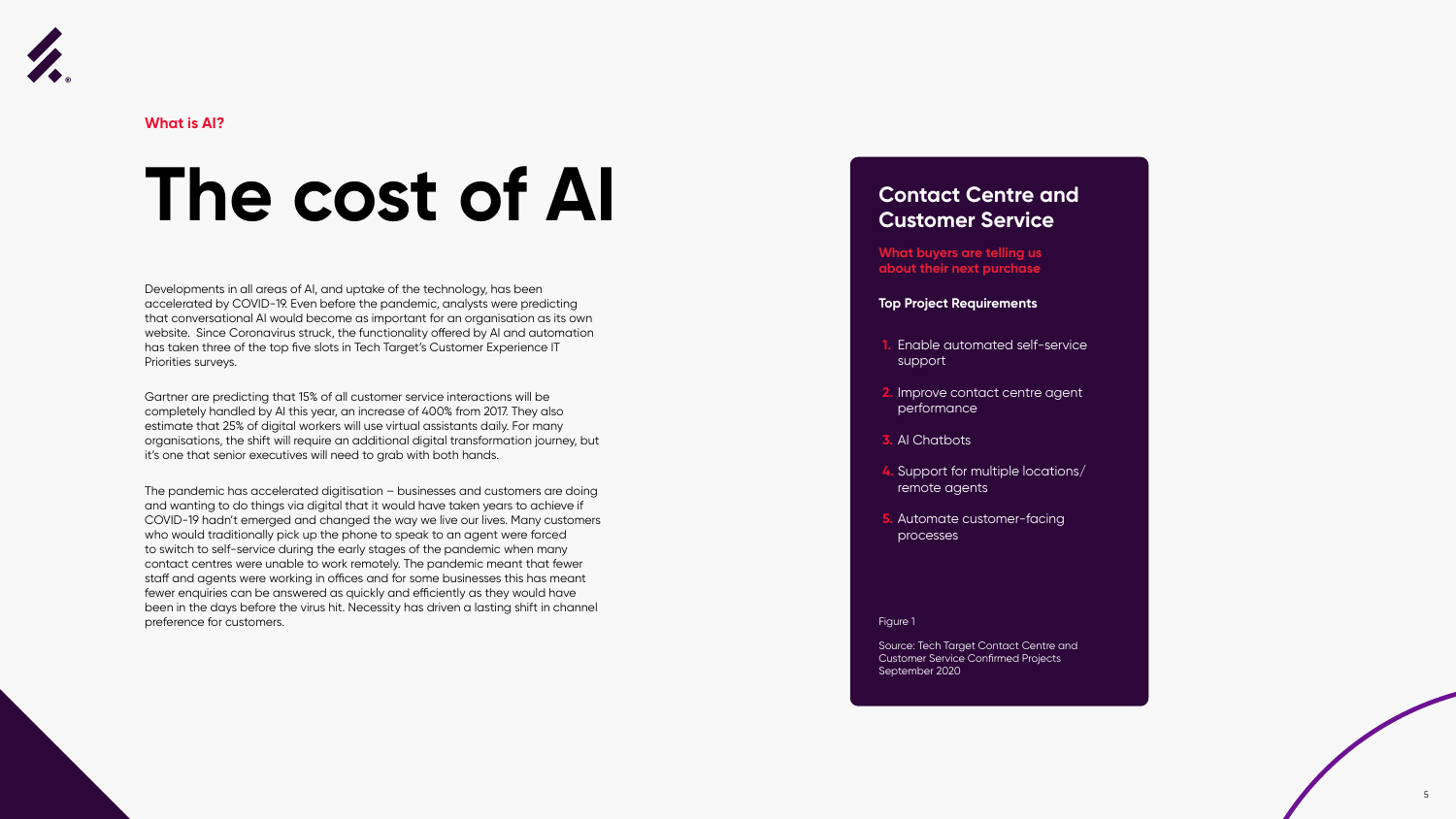



**What is AI?**

### **Consumer attitudes to AI**

Even prior to the pandemic, the ability to hold a 'conversation' with technology had also changed our habits for good. Amid the surge in home voice assistants such as Apple's Siri, and Google's Alexa, research conducted for **Artificial Solutions** suggests that there's a new but growing section of the population - 13% at present - who feel more comfortable using their voice than text, while one in 3 people feel it's easier to use voice.

There are wide variations by age in the preferred method for contacting a company for an urgent enquiry but on average 50% would prefer to self-serve.

#### **Preferred method for contacting a company (high urgency interaction), by age range**





Source: Contact Babel Inner Circle Guide to AI, Chatbots and Machine Learning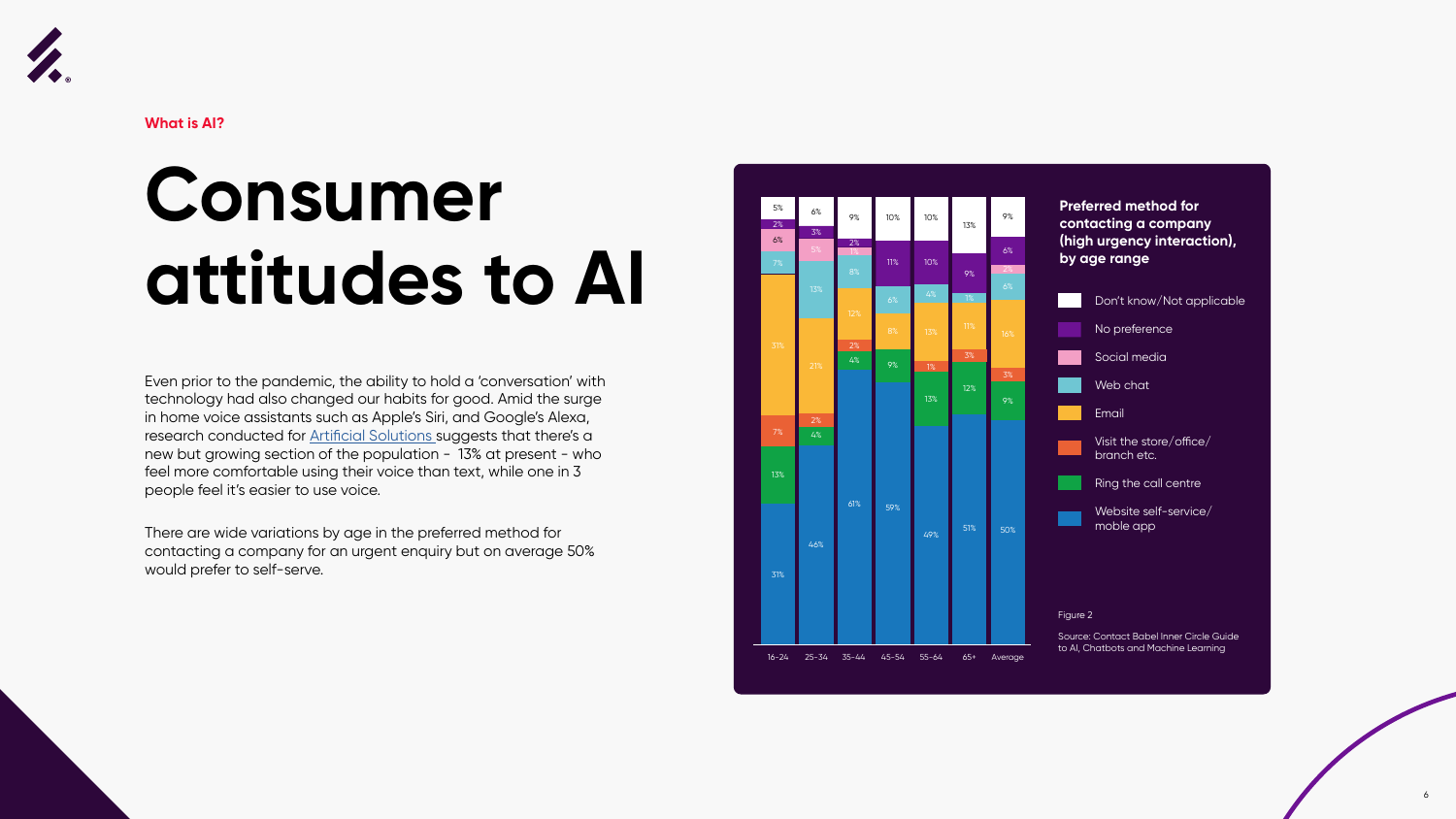



**What is AI?**

### **Current Adoption of AI in the Contact Centre**

There are a lot of remarkable statistics about the prevalence of AI and chatbots. However, research by Contact Babel indicates that at present only 20% of UK Contact Centres are using AI or Machine Learning and there are massive variances in take-up depending on industry sector:

According to Contact Babel, an impressive 35% of contact centres are planning on rolling out AI powered solutions over the next 12 months; Tech Target's interviews with organisations rolling out customer service or contact centre programs confirms the same view, with 3 of the top 5 priorities being for AI or automation projects.



Chatbots can answer 80% of standard questions.

**(IBM)**

85% of customer interactions will be handled without human agents by 2021.

### **80% 85% 90% 53%**

**(Chatbots Life)**

Bank systems will automate up to 90% of customer interactions using chatbots by 2022. **(Chatbots Life)**

53% of service organisations are going to use chatbots within the next 18 months. **(SalesForce)**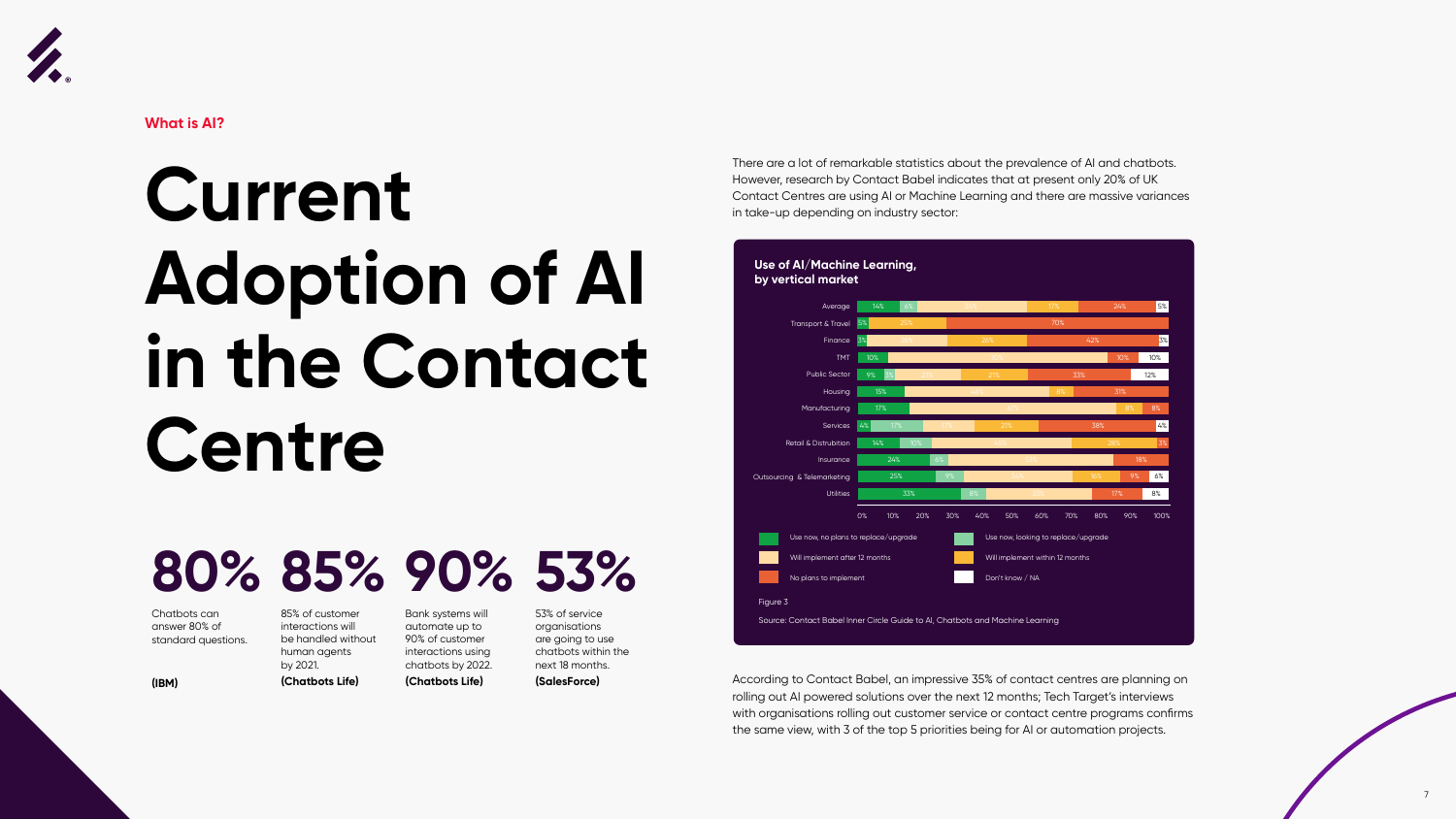





## **Business Benefits of AI in the Contact Centre**



**Reduce costs by servicing more customers**

**Speed up customer responses**

**Improve first time call resolution**



**Drive revenue by knowing customer better**



**24/7 availability**

#### $\bullet$  $\sqrt{1}$

 $17<sub>o</sub>$ 

**Better customer engagement**

**Maximise employee skills**

\*

**Improved customer journey**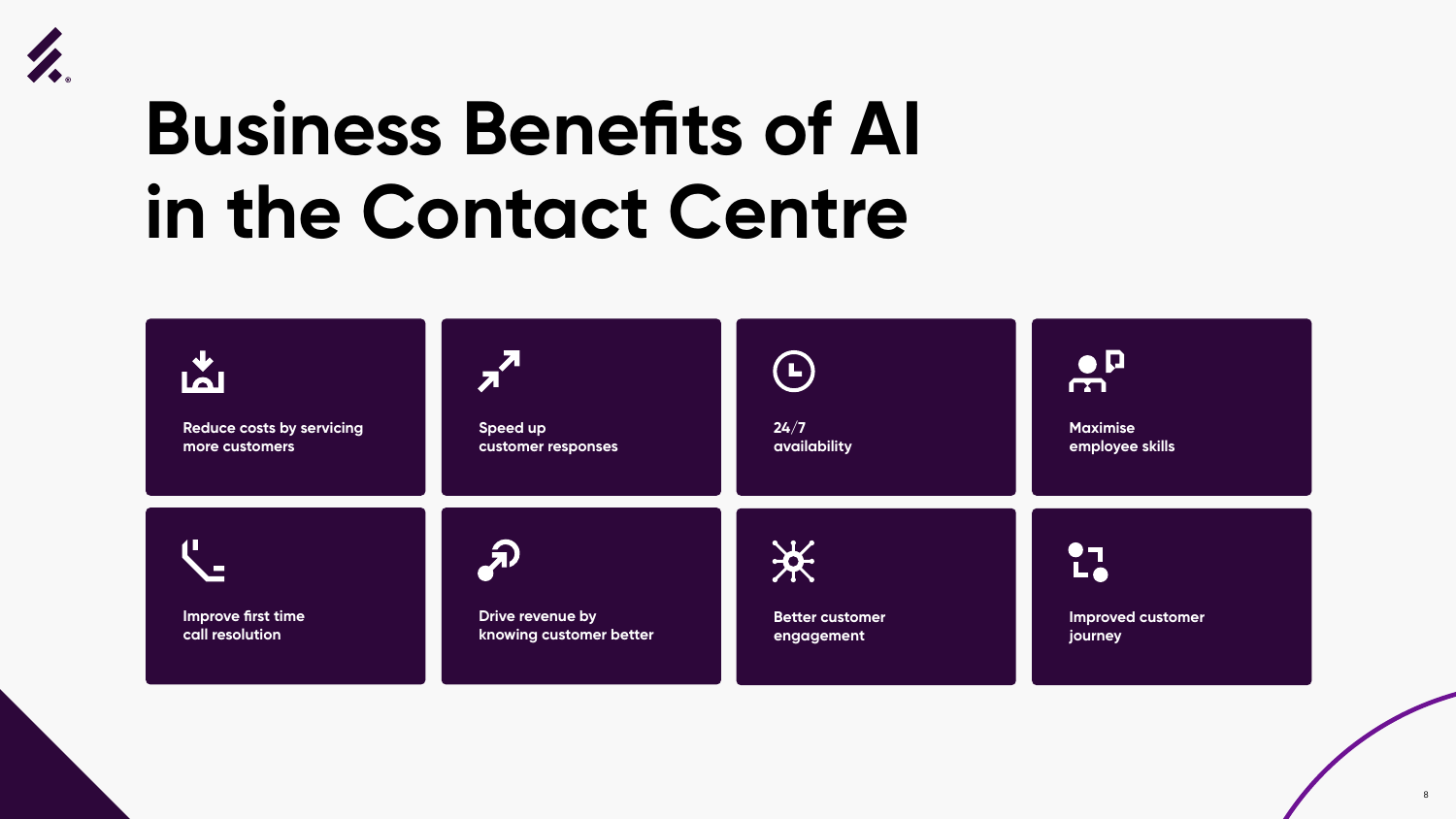



**Business Benefits of AI in the Contact Centre**

## **Operational Efficiency and Cost Savings**

Artificial intelligence can allow organisations to automate some of the more repetitive tasks in the customer support journey. Chatbots can provide customers with answers to basic questions so that they can serve themselves before seeking the assistance of an agent. Natural Language IVR can enable customers to selfserve via the phone. RPA can automate the completion of basic tasks such as updating a customer's address across all systems.

For more complex issues where customers want to engage with an agent, AI can be used to route the enquiry to the agent with the right skills to address the issue thereby increasing first contact resolution.

Every contact centre will have their own metrics for measuring the cost per inbound interaction but taking Contact Babel's mean cost per inbound contact shows how quickly an investment in a web/ app self-service chatbot or Natural Language IVR can pay off.

#### **Visit www.fournet.co.uk to use our Building the Business Case online calculators to identify your own potential operational efficiencies, savings and ROI**

#### **Cost per inbound interaction**

| <b>Channel</b>      | <b>Mean</b> |
|---------------------|-------------|
| Phone               | £4.55       |
| Email               | £4.10       |
| Web Chat            | £2.56       |
| <b>Social Media</b> | £2.37       |
| <b>IVR</b>          | c. 30-50p   |
| Web self-service    | c. $5-10p$  |

Figure 4

Source: Contact Babel Inner Circle Guide to AI, Chatbots and Machine Learning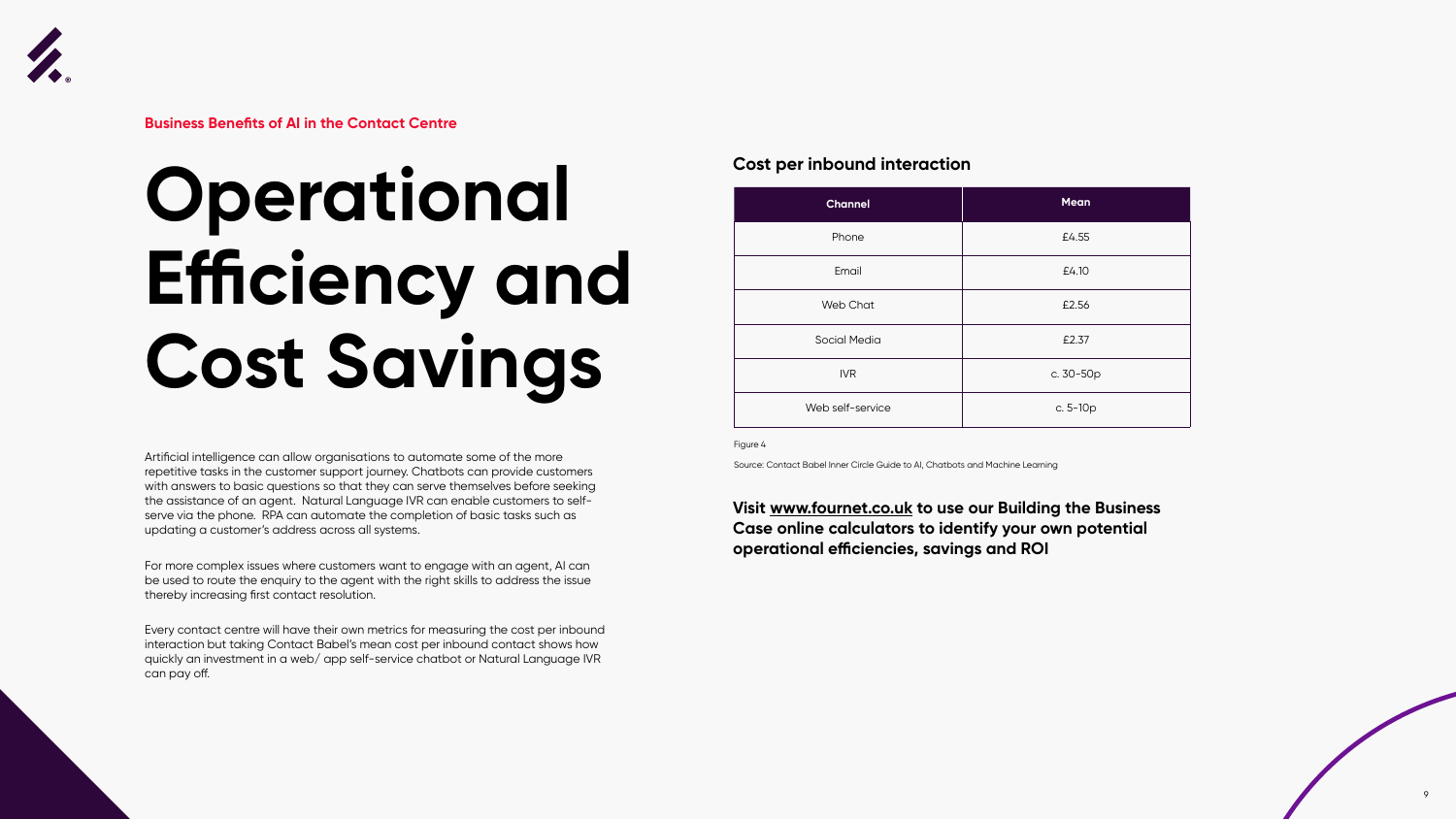Customers have long had the option to vote with their feet (or their keyboard mouse) and switch to a different provider if they don't get a great experience. Improving the Customer Experience in the post-pandemic world is in the top three priorities for most C-level Execs.

Customers want to know that you understand and care about them. Artificial Intelligence can help you to provide that personalised experience by serving agents with the relevant information to provide a great experience. For instance, as well as ensuring that a call goes through to the person with the best knowledge to handle a call, AI can also provide agents with contextual information about a caller. This means that your agents will be able to see what the customer has had issues with before, which products they're calling about and more. That way, your customer doesn't have to repeat their story endless times to get a result.

AI powered sentiment analysis can help agents identify when a conversation is moving in the wrong direction and provide guidance on how to get control of the discussion again.

Beyond improving current performance in the contact centre AI can also use the data gathered from day-to-day conversations to make predictions about what a customer might want or need from your company. AI can analyse huge volumes of data rapidly and can spot trends and offer predictions or forecasts that we wouldn't be able to come up with on our own.

AI powered Workforce Optimisation not only enables organisations to accurately predict demand and schedule resources accordingly but can also supercharge Quality Management processes by enabling the monitoring and scoring of 100% of calls automatically rather than just random samples.

Machine learning can then use this huge pool of data to analyse patterns of agent behaviour and characteristics connected with best outcomes, to develop performance and training programs right down to the individual agent level. Gaps in agent knowledge or capabilities can be identified and addressed based on thousands of calls, rather than relying upon manual evaluations which can only process a handful of calls from each agent.

These capabilities are especially important right now with high proportions of agents working from home.





**Business Benefits of AI in the Contact Centre**

### **Improve the Customer Experience**

### **Predict Future Needs**

### **Improve Agent Performance**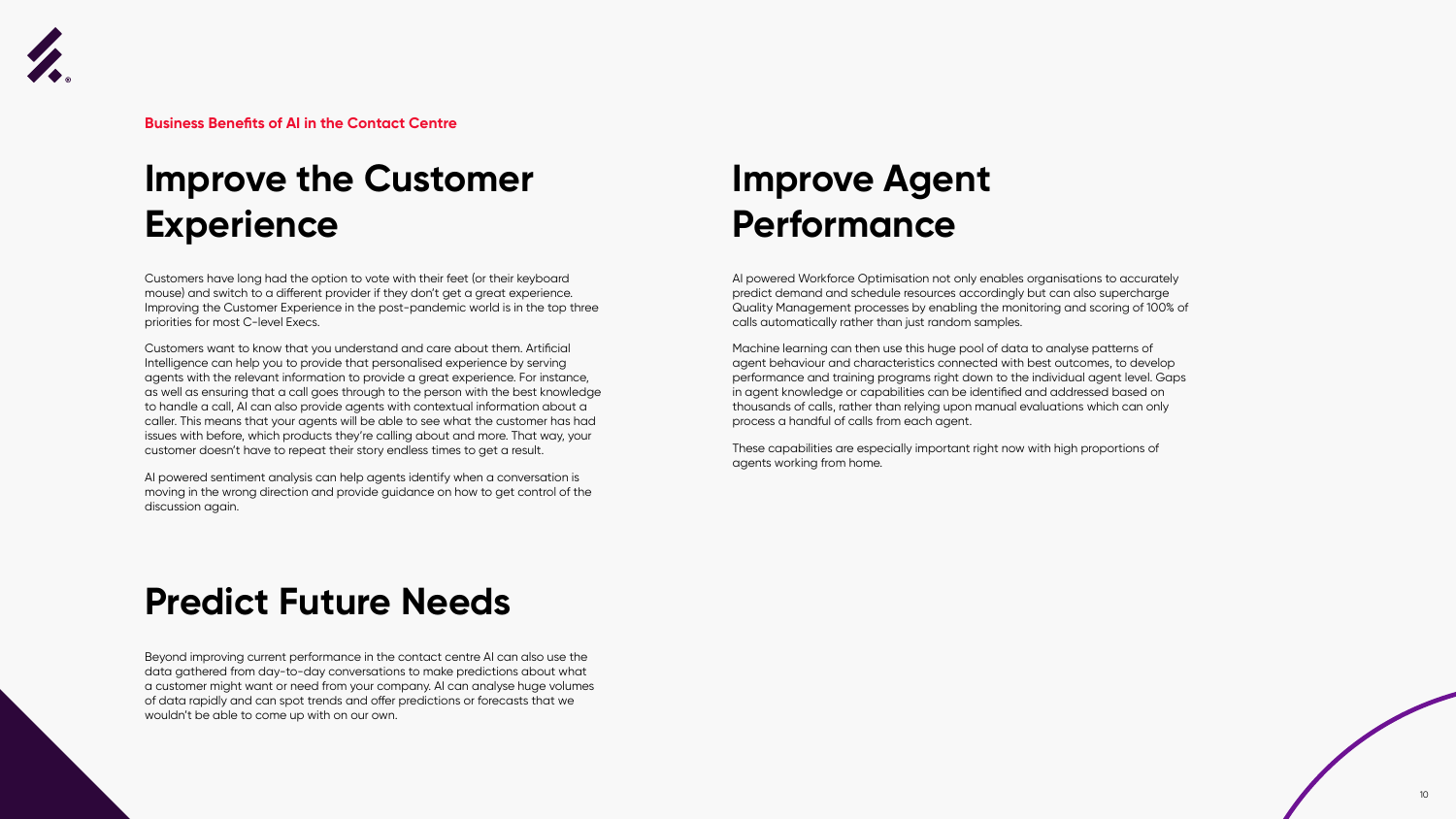



### **AI Solutions in the Contact Centre**



In this section we look at the four main categories of AI-enabled contact centre solutions:

**Chatbots** Natural Language IVR Voice Authentication Knowledge Base

#### **Customer Self Service**

#### **Smarter Routing**

Intelligent Routing Sentiment Analysis

#### **Agent Assist**

Virtual Assistant RPA

#### **Agent Assist**

RPA WFM & Advanced **Schedulling** Quality Management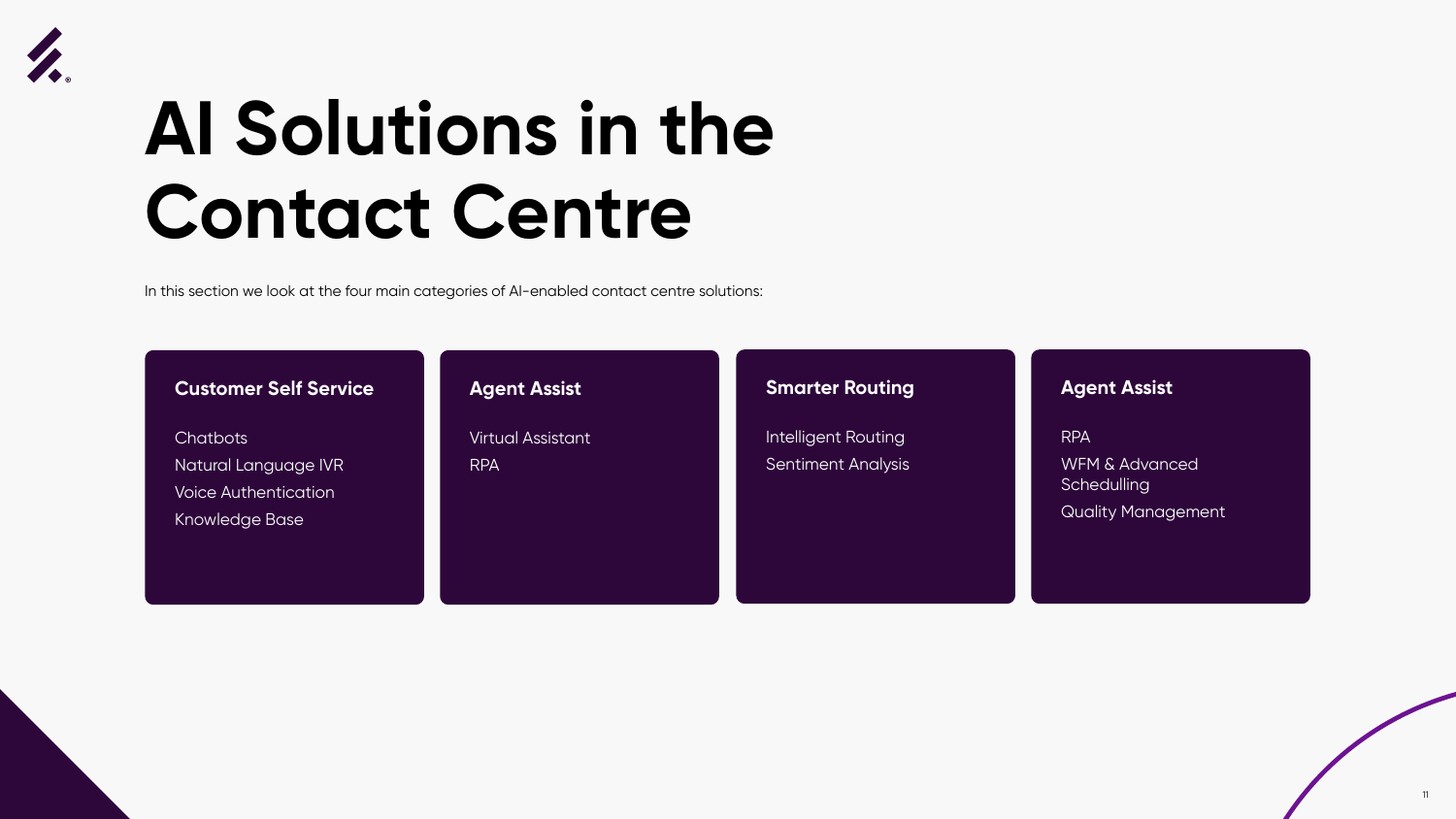



### **Customer Self Service**

Most businesses will offer at least some form of customer selfservice, for the most part this is a simple FAQ section on the website or an automated IVR. The main objective for AI in most contact centres consists of projects to increase the capability for customers to self-serve. This not only has the benefit of dramatically reduced costs but also an improved customer experience because of higher real first-contact resolution rates using the customer's channel of choice.

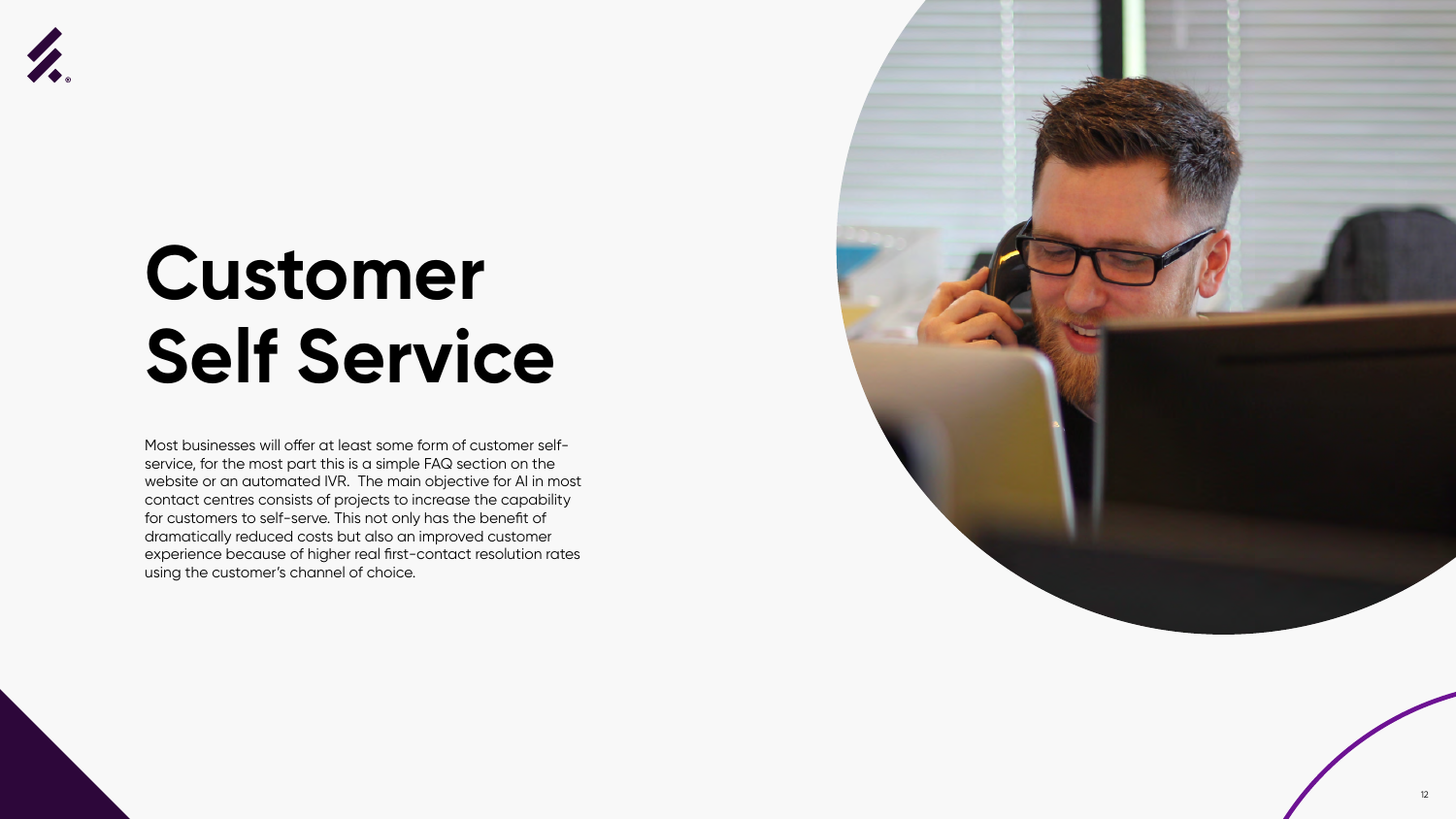



AI powered chatbots, or virtual assistants, make it simple for organisations to automate customer service interactions and deliver a faster, more personalised experience for customers. Customers can interact with organisations from their preferred device through speech, messaging or visual interfaces and receive an instant, rich and consistent experience. Chatbots connect customers with the answers they need through embedded knowledgebases, from documents, from business applications, and from employees. A chatbot can answer questions and action requests at scale with human levels of understanding and deliver instant answers.

Chatbots, or Virtual Assistants, can deliver immediate responses to customer enquiries 24:7. Utilising AI & Machine Learning an AI powered chatbot can understand conversations no matter how a customer may phrase their enquiry and provides instant responses through automation and integration to live customer service applications.

AI powered chatbots are light years away from the earliest versions of chatbots which could be frustrating and timeconsuming for customers. Early chatbots were often only able to respond to very specific input, they were essentially a text-based equivalent of interacting with the old "phone tree" IVR call menus.



**Customer Self Service**

### **Chatbots or Virtual Assistants**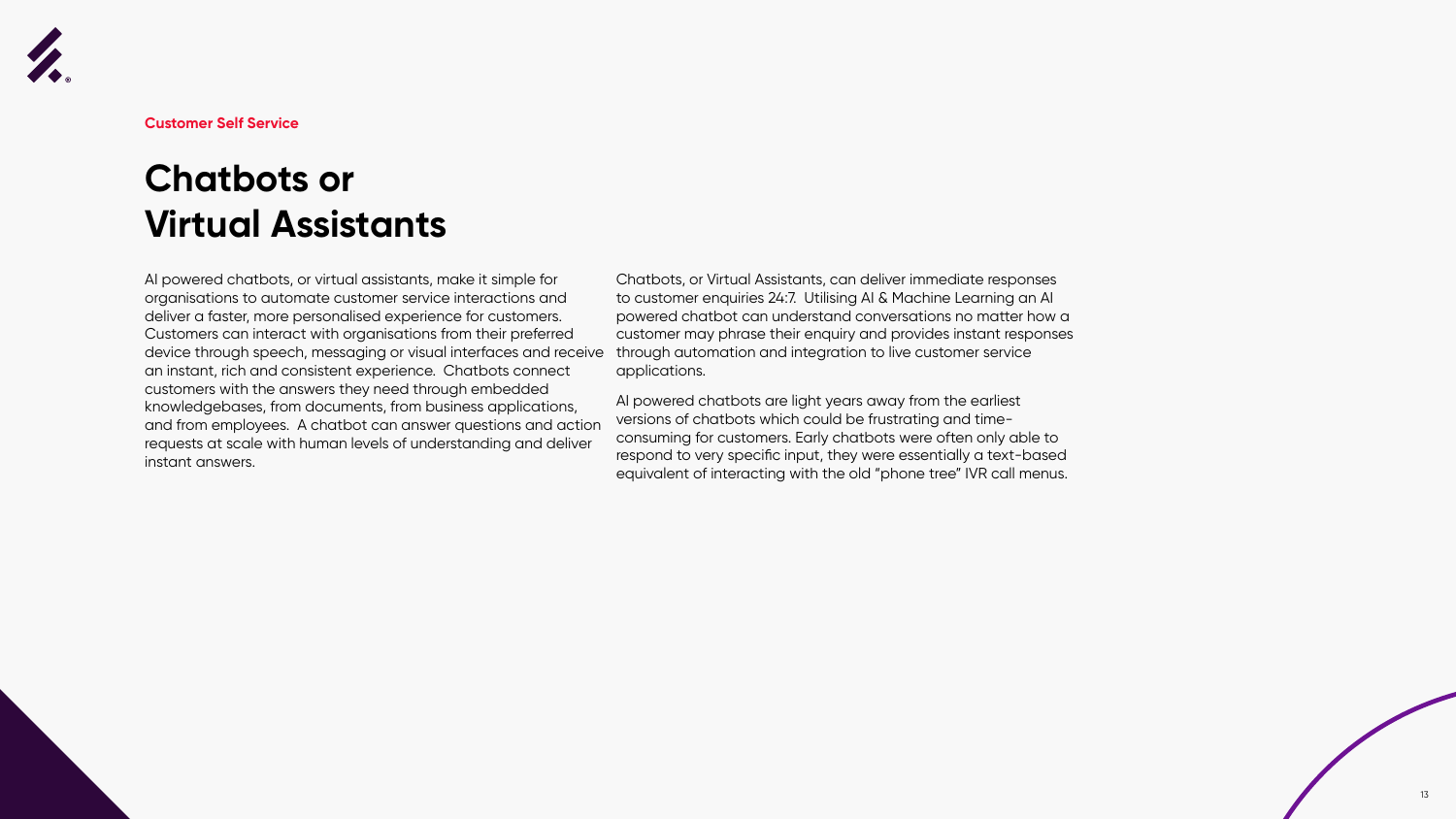



Understanding humans isn't easy for a machine (it isn't easy for other humans sometimes). The subtle and nuanced way humans communicate is a very complex task to recreate artificially, which is why chatbots use several natural language principles including Natural Language Processing (NLP), Natural Language Understanding (NLU) and Natural Language Generation (NLG). These principles enable chatbots to mimic human conversation. The chatbot can identify the underlying intent behind the text a real person types or speaks, then deliver a response that matches that intent. Chatbots with NLP can now "learn" from past conversations and improve their ability to provide appropriate responses and solutions.

On a simple level, a human interacts with a chatbot. If voice is used, the chatbot first turns the voice data input into text (using Automatic Speech Recognition (ASR) technology). Text only chatbots such as text-based messaging services skip this step.

The chatbot then analyses the text input, considers the best response and delivers that back to the user. The chatbot's reply output may be delivered in any number of ways such as written text, voice via Text to Speech (TTS) tools, or perhaps by completing a task.

Conversational AI bridges the gap between human and computer language and makes two-way communications more natural, without having to configure specific words or phrases. The intelligence comes from the system learning the many different ways that customers communicate their requests to improve the results and understand more.

The most immediate potential of AI powered chatbots in the contact centre is in handling digital enquiries: webchats tend to take longer than phone calls due to agent multi-tasking, and many email response rates take days. Contact Babel's average cost per inbound contact (see Figure 4) highlights that webchat is not significantly cheaper than voice contact so there is still huge potential for cost saving in automating these engagements.



#### **Customer Self Service**

#### **How do AI powered chatbots work?**

When the chatbot has low confidence that it has returned the correct result, it is able to escalate the customers query seamlessly to a live chat agent, who then has access to the self-service session history, enabling a greater chance of a successful resolution without repetition.

#### **Impact after 3 months**

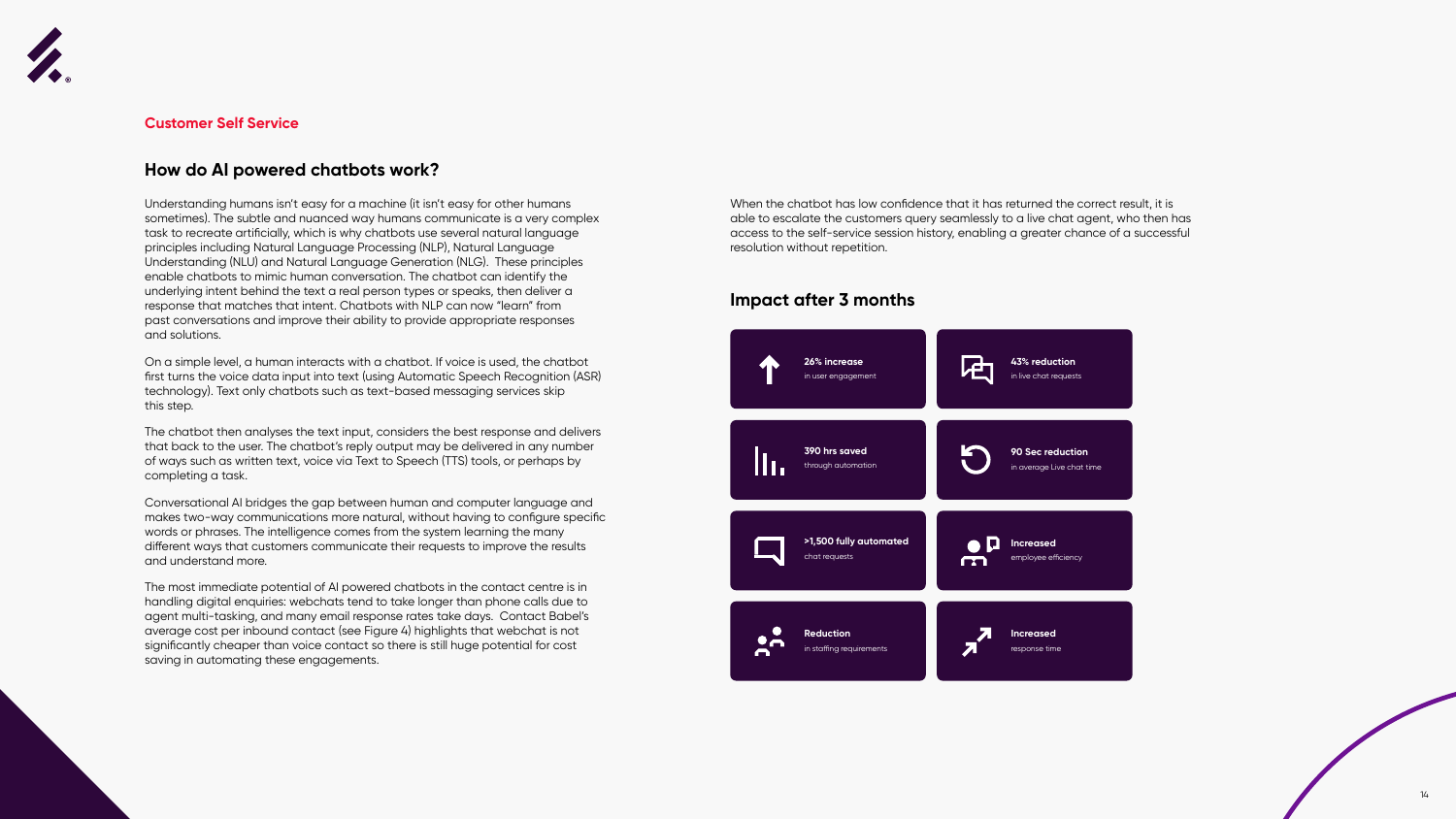



# **Natural Language IVR**

Telephony self-service currently resolves an average of 29% of inbound enquiries without requiring an agent, according to Contact Babel's latest research; however, a typical IVR solution can only handle a small number of common enquiries and only works well in cases where the caller has a simple request.

A Natural Language IVR can simply be viewed as a chatbot that customers communicate with through voice, rather than typed text. It needs the capability to handle natural language, to use artificial intelligence to determine intent and provide solutions, and to convert speech to text and back again.

Natural Language IVRs can be used as triage to decide who gets automation and who is directed to an agent based on the profile of the customer, their requirements, circumstances and past outcomes.

As with all forms of customer self-service, an IVR must offer the customer an easy way to opt-out and request to be transferred to a live agent, ensuring all the data that has already been gathered is handed over.

In addition to the standard benefits of enabling customer self-service (24:7 availability, cost reduction, taking pressure off agents etc.) encouraging customers to use Natural Language IVR rather than to press numbers on a keypad generates large amounts of data that can be used to further train AI models.



**Customer Self Service**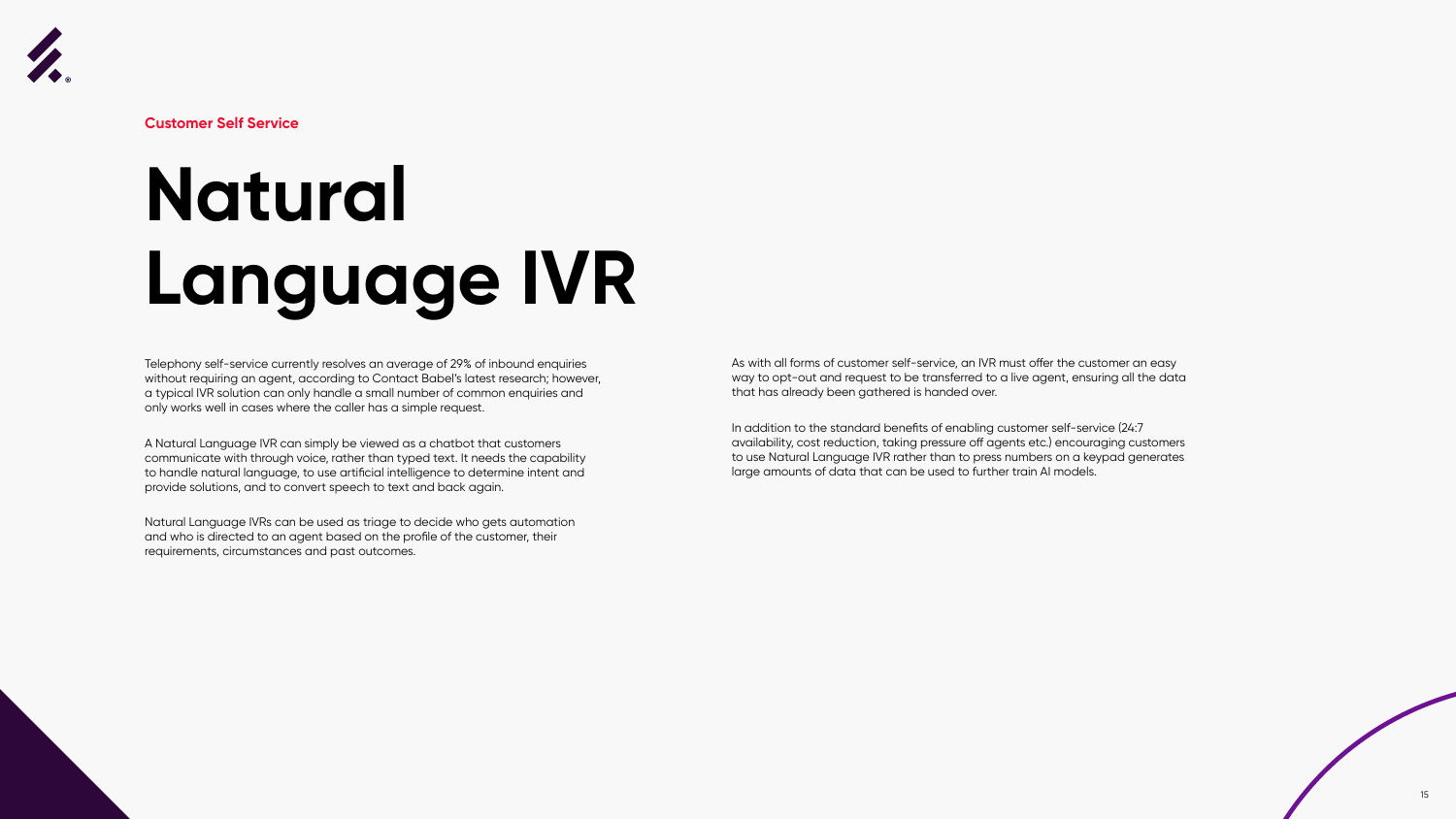

## **Voice Authentication**

**Voice authentication is a way to confirm a customer's identity based on a unique characteristic - their voice. A voice is unique as a fingerprint and consists of a combination of characteristics such as dialect, pitch and speed. Voice authentication is even harder to spoof than fingerprints and can't be hacked like passwords, making it an extremely secure method of authentication.** 

Alongside voice authentication, AI can also be used to power "phoneprinting" which focuses on preventing fraud. Phoneprinting collects information about the call being made, such as Calling Line Identifier (CLI), location, the type of phone being used, the phone number's history, levels of voice distortion, etc. These factors are then scored and the score will then determine the security processes and questions that the agent is required to ask the caller, speeding up the process for genuine callers, and focusing the tightest levels of security on potentially fraudulent calls.

Once the system has a voiceprint, the customer gets a better experience when they call customer service. For example, the interactive voice response (IVR) system can recognise and authenticate their identity, which enables the customer to access self-service tasks like checking account balances. If the customer chooses to speak to an agent, the authentication information can be passed to the agent, which saves time and improves the customer experience because they don't need to repeat any information.

#### **Benefits:**

- **•** Seamlessly voiceprint customers during the course of normal calls
- **•** Securely authenticate customers with zero customer effort
- **•** Reduce average handle time, no need for numerous security questions
- **•** Significantly reduce fraud risk.



**Customer Self Service**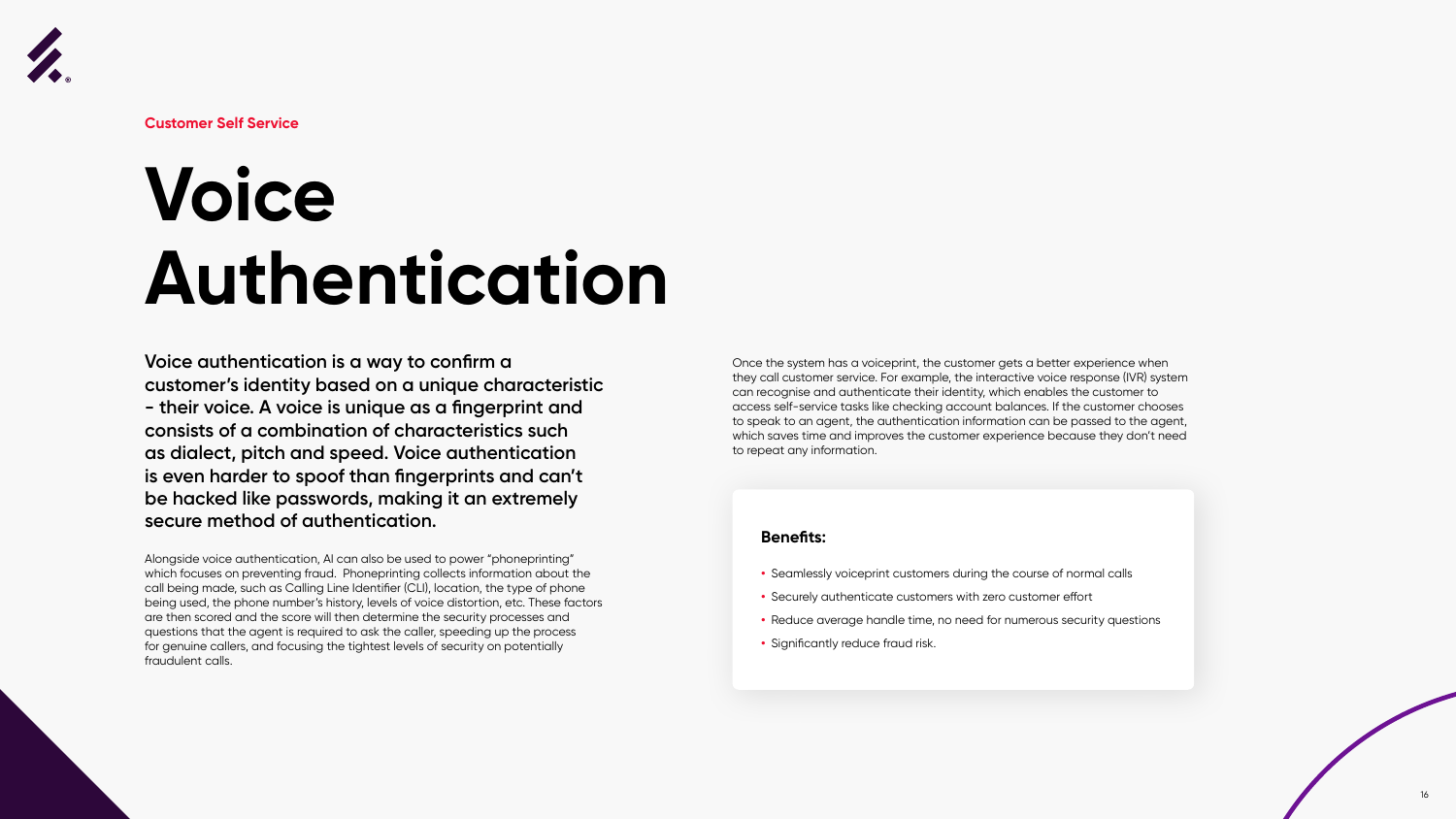



**Customer Self Service**

### **Building a Knowledge Base**

#### **The beauty of AI and Machine Learning powered self-service applications means that they continuously learn and improve based on customer interactions. However, to get started self-service tools need to be trained and fed.**

Working with a solution provider with sector specific knowledge can help shortcut a great deal of the front end of this process. FourNet's sector specific expertise means we can help automate a large volume of simple queries using our sector specific templates that consolidate the most frequently asked questions or address the most common issues by industry sector. Responses to enquiries may include content that rarely changes where pre-trained answers from FAQ's or workflows will guide customers and resolve their query accurately.

For more complex or tailored queries, the underpinning AI technology can be used to access more complex and dynamic content found in documents, knowledge bases, databases, product manuals, and business applications such as CRM & Service Desk.

Where answers are dynamic and constantly changing, the system can be trained to search through specific content that exists in different formats that are typically challenging for traditional search technology to interpret (PDFs, Excel tables, PowerPoint). With embedded AI, information can be intelligently labelled and indexed within your enterprise document library (headers, footers, content, images, tables) enabling smart discovery of precise answers from within bodies of text.

Where dynamic content is stored within databases, it will search information and content found in business applications such CRM systems, Service Desk, HR systems, databases or industry specific systems. Data can be retrieved to help identify customers for ID & V, and look-up content to provide users personalised responses.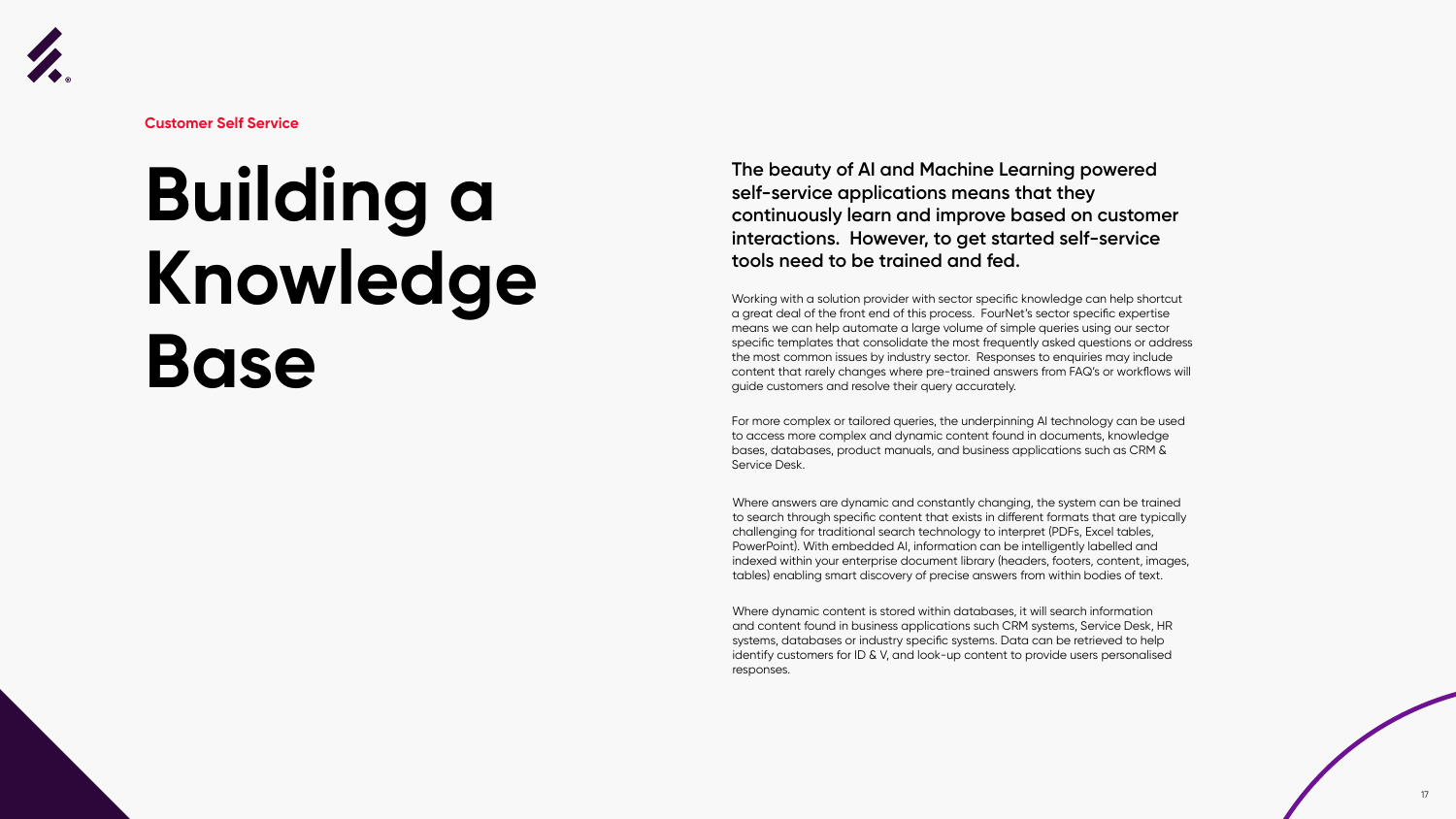





### **Assisted Service**

AI-assisted service provides agents with information that is tailored and relevant to the customer interaction they are having real-time whether by phone, chat or email. AI assistance is particularly useful for helping inexperienced agents, for remote working scenarios where asking colleagues is more difficult and for more complex interactions which may require multiple systems and databases to be accessed.

AI assisted service offers an opportunity to provide timely and effective support to every agent while the call is happening. AI can provide the agent with suggestions about next best action, pull up relevant information from the knowledge base, make suggestions based on customer history and use sentiment analysis to warn when a conversation is going off track. Real-time sentiment analysis can flag a supervisor remotely who can break into the conversation or whisper coach. These tools have a positive impact on first-contact resolution as well as customer experience.

AI assistance can help inexperienced agents where supervisors or experienced colleagues aren't available, they improve the outcome of the interaction in realtime rather than waiting for post-call reviews.

Using natural language processing in real-time speech analytics can identify when an agent is experiencing stress, becoming emotional, or in need of whispered or direct intervention on a call.

**Assisted Service technologies have never been more relevant during the pandemic where a high proportion of agents are working remotely. The positive impacts on performance, sickness and attrition for those agents who have adapted well to homeworking means that many contact centres will be pursuing a hybrid work strategy with some agents in the office and some working remotely. This makes AI Assisted Service technologies critical for businesses going forward.**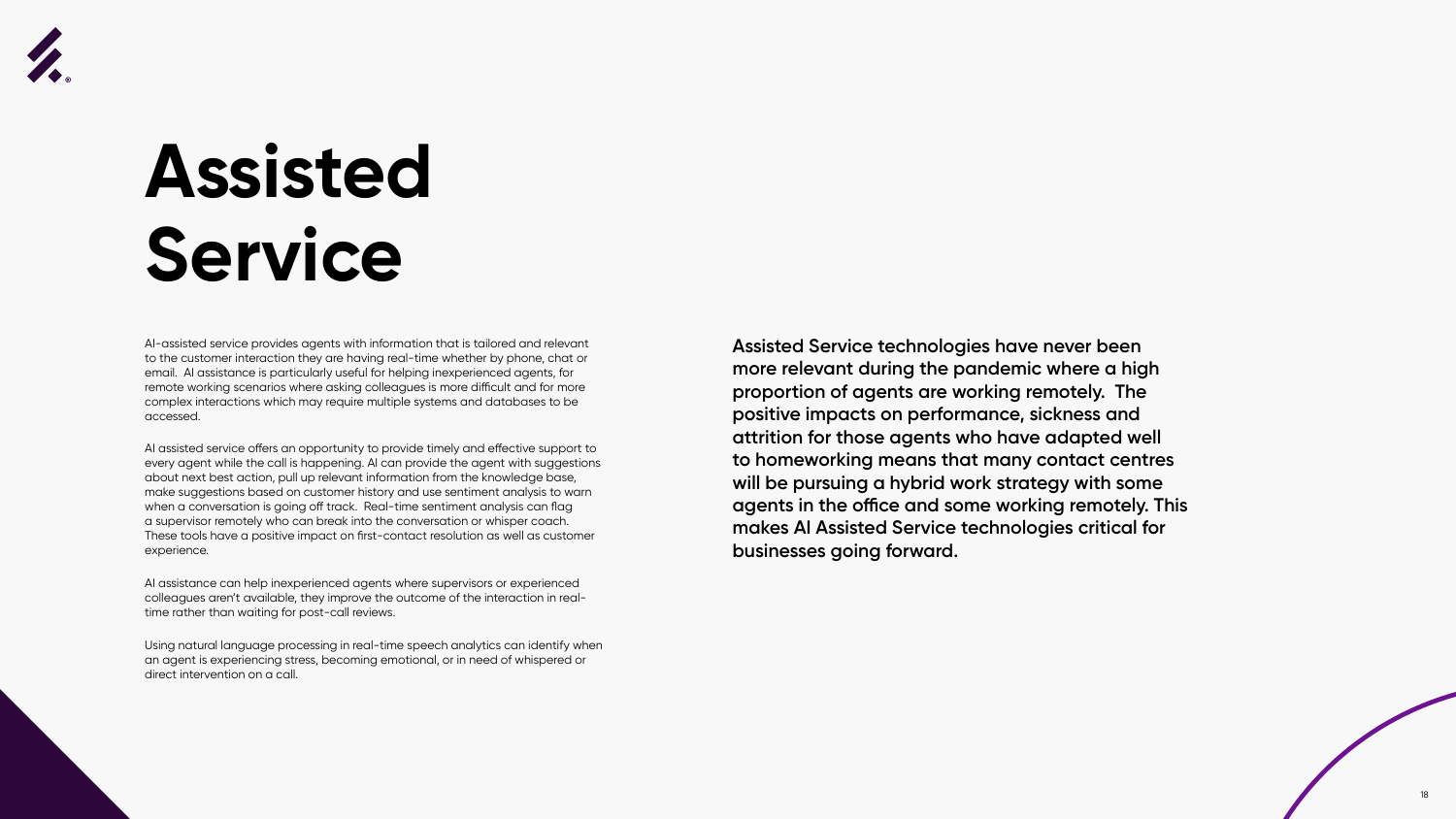

# **Smarter Routing & Operational Insights**

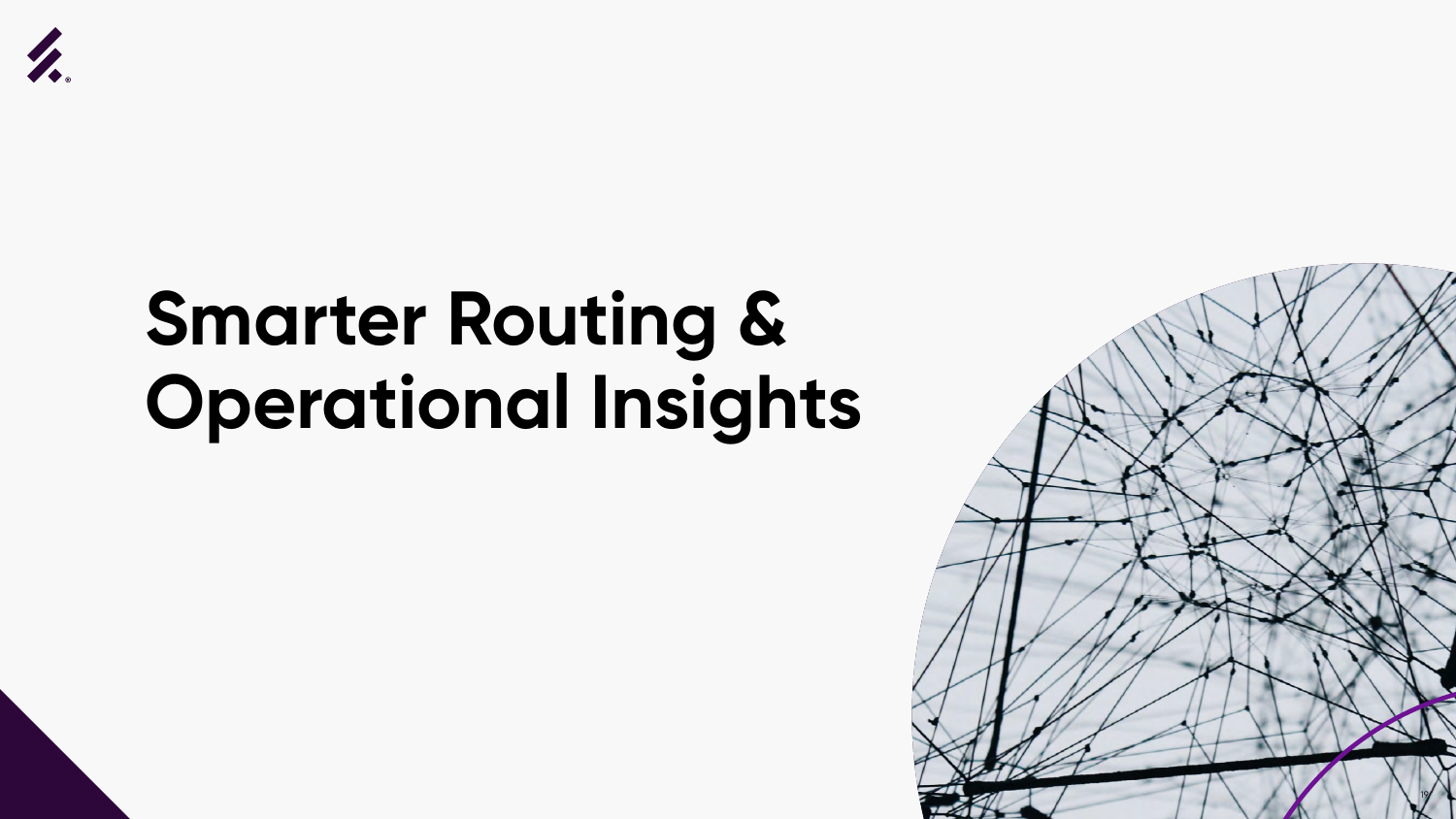

# **Intelligent Routing**

**AI enabled contact centres can harness the huge processing power of AI to route queries to the right agent. The technology also helps make more streamlined decisions and use sentiment analysis to predict behaviour and improve outcomes.** 

Intelligent Routing utilises AI to automatically send inbound customer communications to the right place, so that best resource to deal with that customer query is allocated, thereby ensuring higher rates of First Contact Resolution. This can happen on any channel, whether phone, chat, text, email, or social media messaging. Not getting to the right resource the first-time results in agent handoffs which can require the customer to repeat themselves, all of which negatively impacts the customer experience.

A customer may begin engaging with the chatbot or IVR for self-service, but if they hit a dead end or need help from an agent, the chatbot or IVR leverages the data it has already gathered to route the customer to the best agent to resolve t he issue.

Platforms based on machine learning ensure that the AI that drives intelligent routing learns from every customer interaction. This happens through feedback from both customers and agents, asking them how satisfied they are with how the customer was routed



**Smarter Routing & Operational Insights**

#### **Benefits:**

- **•** Increased First Contact Resolution (FCR)
- **•** Decreased Average Handle Time (AHT)
- **•** More Personalized Customer Experience (CX)
- **•** Increased Operational Efficiency
- **•** Increased Customer Satisfaction and Sales
- **•** Valuable Insights & Continuous Learning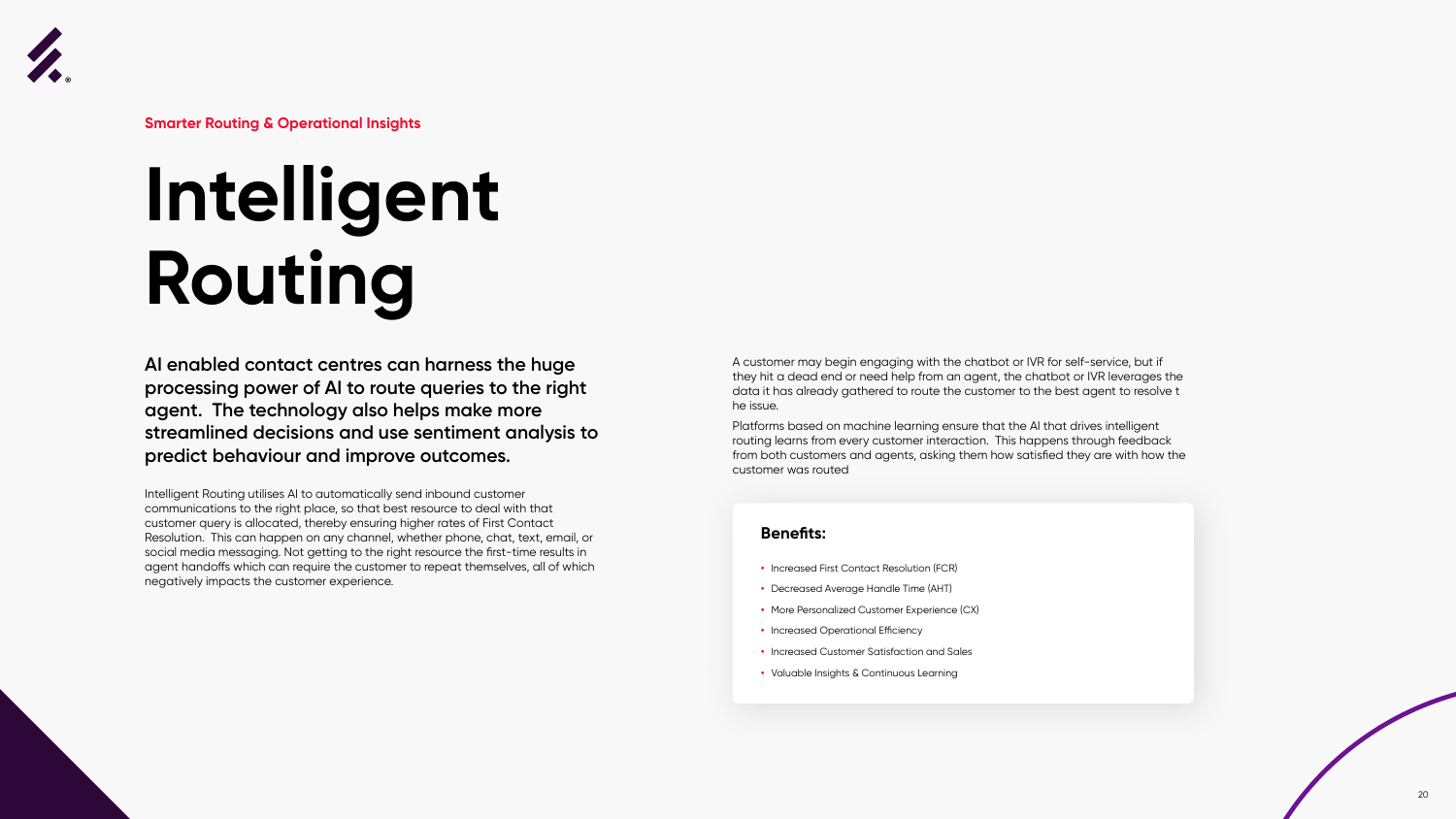# **Sentiment Analysis**

Sentiment analysis is a way of quantifying customer and agent emotions within interactions, whether on the phone or through an alternate channel. Sentiment analysis captures and analyses every interaction, which is then scored on a sentiment scale from highly positive to highly negative. This can then be used to identify processes, behaviours and situations which cause strong levels of positive or negative sentiment that impact business outcomes and customer experience and enable root cause analysis to address and resolve the issue.

Using analytics and large data sources, datasets can be searched to identify and inspect the types of interaction that have major impacts on customer sentiment.

#### **Uses of Sentiment Analysis**

- **•** Root cause analysis: by analysing thousands or millions of interactions, sentiment analysis is able to show the products, processes and topics which most often provoke the strongest negative or positive reactions.
- **•** Quality assurance: sentiment analysis plays a part in quality management. Analysing metadata such as the topic under discussion should indicate whether this negativity arises from a specific agent performance or is more likely to be linked to the subject matter.
- **•** Employee wellbeing: sentiment analysis can be used to understand and track agent morale and motivation. This is particularly relevant with the increase in remote working during the pandemic.
- **•** Fraud detection: sentiment analysis can identify stress in real-time, which may be an indicator that fraud is taking place, prompting the agent to take the caller through more detailed levels of security in order to prove their identity.





**Smarter Routing & Operational Insights**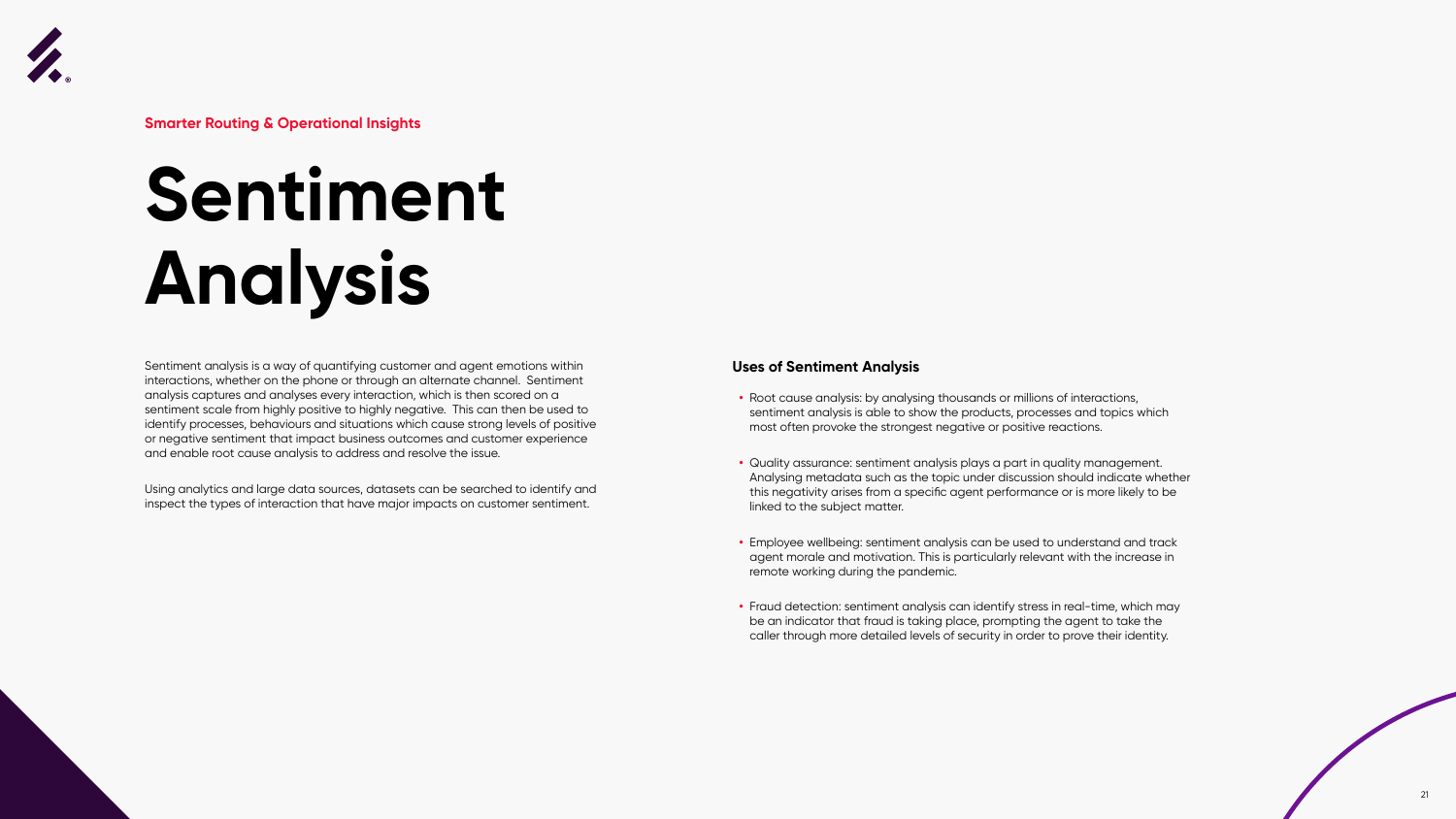



### **Agent Efficiency**

In today's remote work environment, it's more difficult than ever to understand how agents are performing. Supervisors have little direct oversight into an agent's conversations, and it can be challenging to personalise coaching and understand which behaviours can be improved. AI for Quality Management is playing a huge role in managing agent performance. RPA is being harnessed in these post COVID times to free agent time and increase operational efficiency. Flexible scheduling has never been more critical as the entire nation adapts to rolling lockdowns, school closures, enforced quarantines and COVID related illness.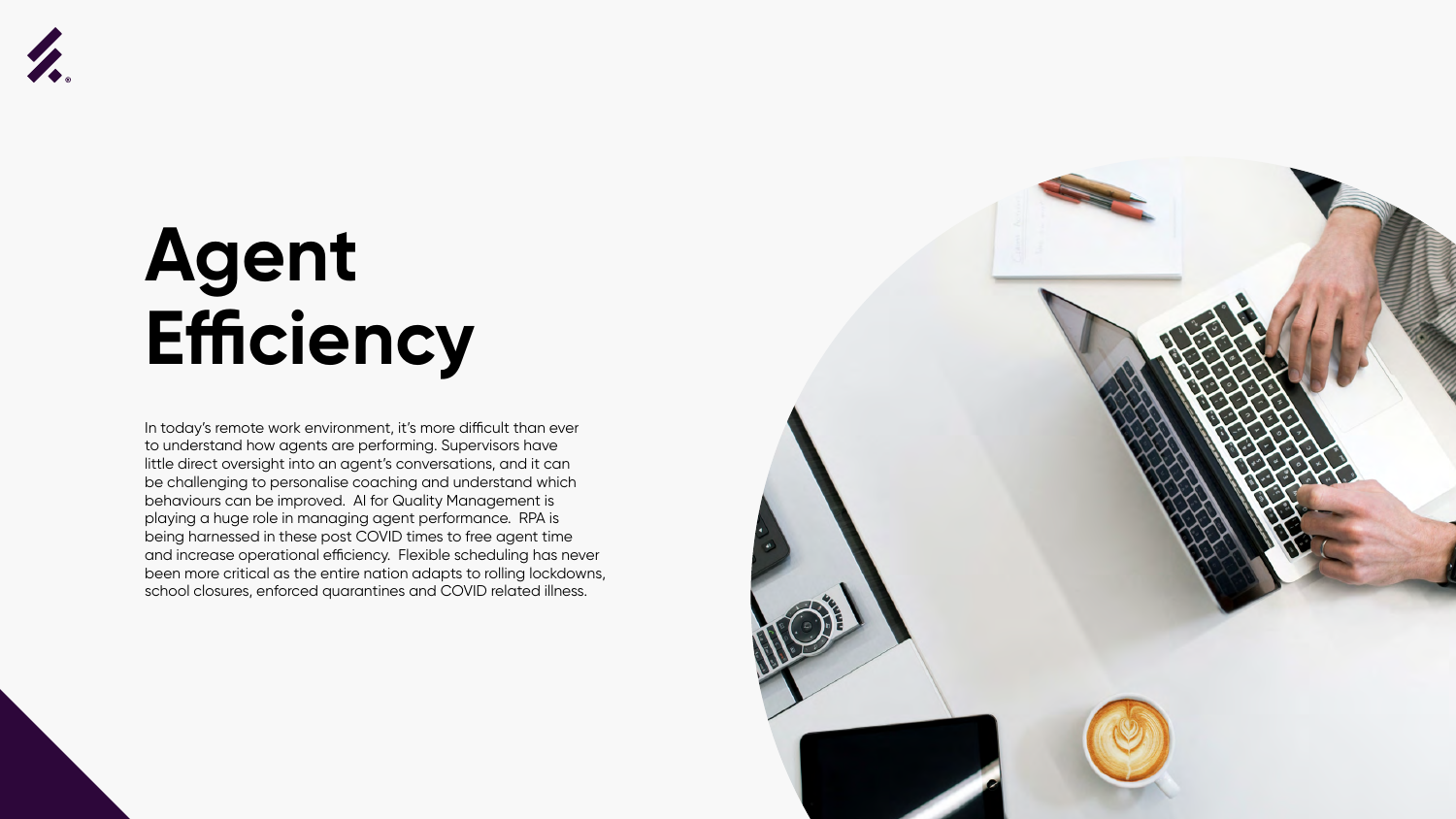

### **RPA**

**Robotic Process Automation (RPA) can dramatically improve agent efficiency. RPA uses digital agents or 'robots' to handle repetitive, rules-based tasks with high accuracy and consistency, for example: assisting agents with change of address requests, ticketing processes, document reviews, and validating customer account information. RPA allows human agents to concentrate on more complex tasks.**

Unlike AI, RPA robots carry out their tasks in a consistent manner each time, neither altering nor learning from their behaviour or past outcomes. RPA does not replace existing systems, instead they sit on top of existing logic and applications, using them in the same way that a human contact centre agent, chatbot or back-office worker would do. As such, RPA does not require complex integration, meaning rollout of the robots can be relatively quick and flexible.

Most contact centres require agents to switch between multiple applications; hard enough in itself, let alone doing it while interacting with customers at the same time. RPA supports agents to assist customers by optimising the agent desktop. RPA-assisted integrated desktop solutions can remove the need for agents to log into multiple applications and can help them navigate between applications within the call. An RPA integrated desktop can ensure that customer data is gathered from the correct places and written back to any relevant databases without the need to navigate through multiple systems, rewrite systems or integrate deeply with multiple applications and databases. This both increases accuracy of data entry and frees the agent to focus on giving a great customer experience.



**Agent Efficiency**

#### **RPA can assist contact centres and back offices in numerous ways:**

- **•** Handling routine activities, e.g. change of address, automated login to specific systems, field completion, screen navigation, auto-filling information in other systems after an agent has entered it once.
- **•** Validating customer account information.
- **•** Proactively sending updates to customers depending on the stage of the process.
- **•** Automatically trigger back-office processes based on rules set.
- **•** Valuable Insights & Continuous Learning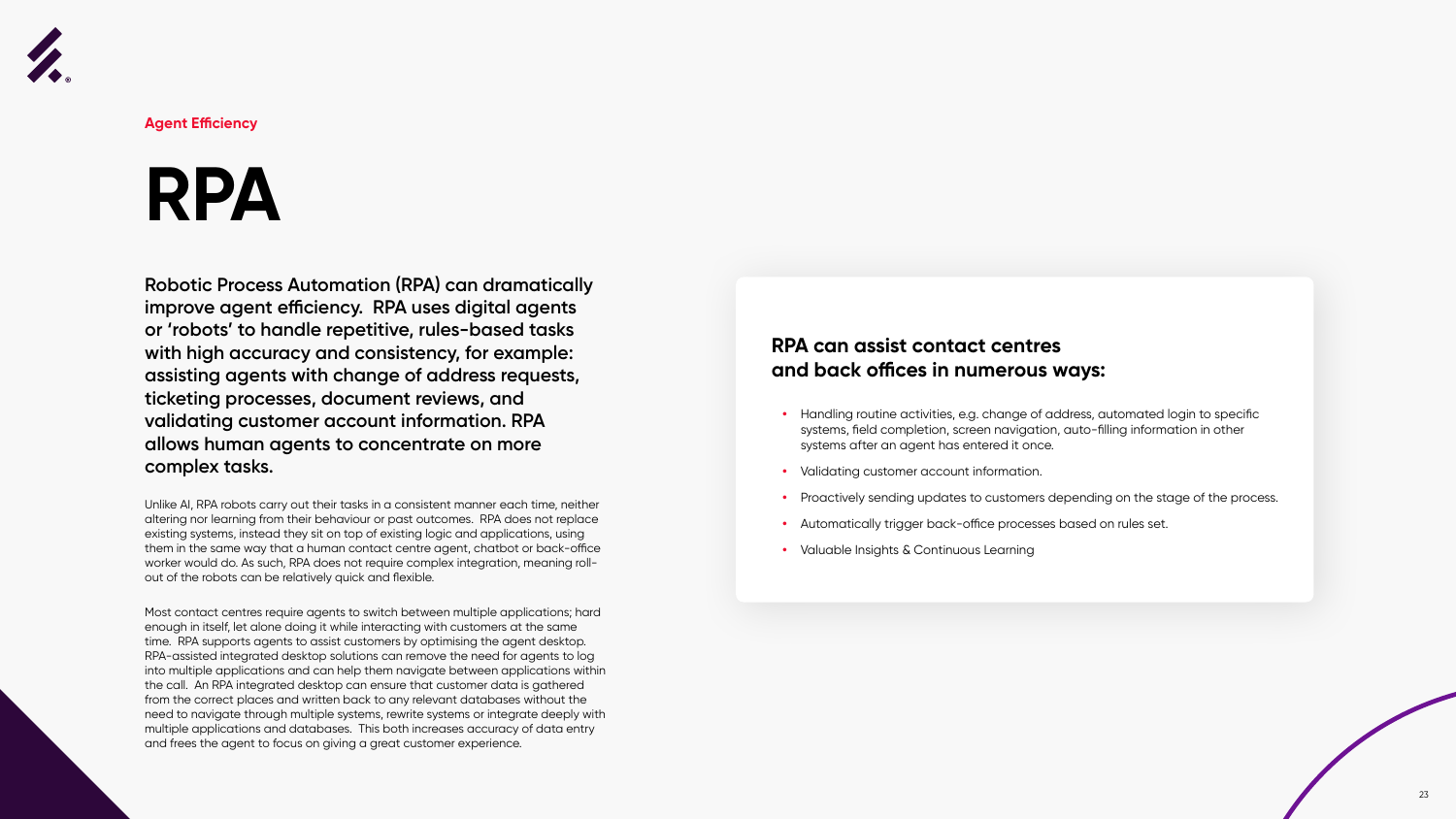



# **Workforce Management and Advanced Scheduling**

#### **"Unprecedented" makes it quite hard to predict what's coming!**

AI powered forecasting and scheduling tools have proven invaluable tools during the pandemic. The power of these tools allows contact centre managers or workforce planners to balance the increasingly complex scheduling requirements of a workforce faced with lockdown, quarantine and childcare and the changing demands of their customers.



**Agent Efficiency**

Contact centres that are still running their scheduling on spreadsheets are struggling to cope with the increased range of variables required to accurately schedule agents given social distancing, multiple channels of customer communication and increased customer demands for round the clock support. AI powered Workforce Management tools harness the processing power of AI to accurately forecast demand and schedule the appropriate levels of resource. They are powerful enough to cope with on-the-fly rescheduling that might be triggered by unexpected illnesses, childcare or quarantine requirements from employees or "unprecedented" peaks in demand from customers.

#### **AI enabled forecasting and scheduling:**

- **•** Enables forecasts and schedules to be run more frequently, easily and quickly; so managers can respond more quickly to peaks in demands and staffing fluctuations.
- **•** Provides the option to reschedule easily, without having to start from scratch as would need to be done with a spreadsheet.
- **•** Helps contact centre leaders to better assess forecast accuracy via visual reporting and rectify situations where the centre is over- or understaffed.
- **•** Enables intraday changes to immediately improve the service level by making on-the-fly adjustments, such as optimising breaks and lunches.
- **•** Makes it possible for supervisors and analysts to identify at a glance the best times to schedule off-phone activities to minimise the potential negative impact on customer service levels.
- **•** Provides built-in communication services such as app notifications or SMS alerts to agents if schedules change.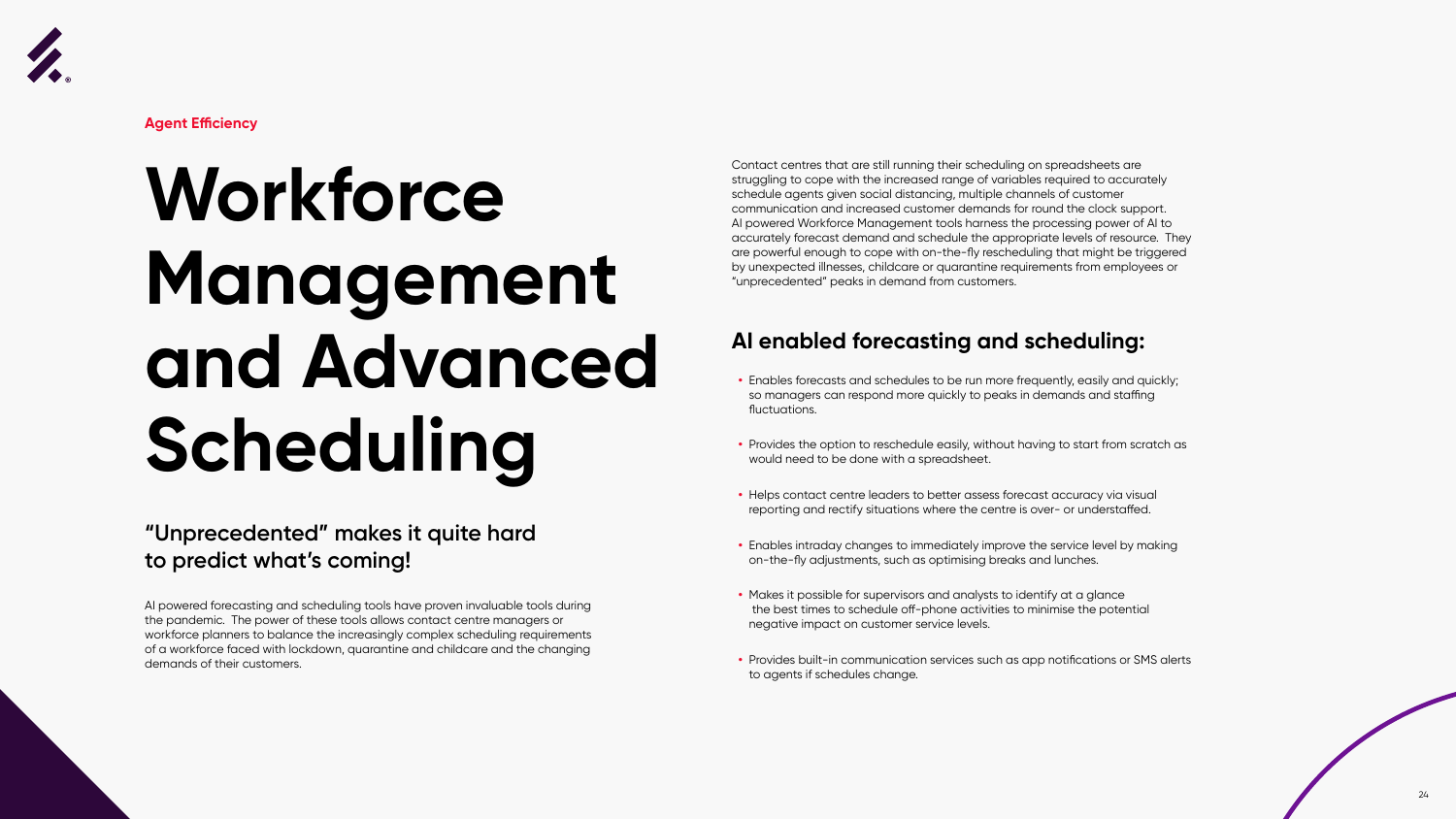

# **Quality Management**

AI powered Quality Management empowers the contact centre to analyse and track agent performance across 100% of customer interactions. Insights and data can be used to inform general and individual training programs, mitigate compliance risk, and uncover business drivers for leadership.

Traditionally QM only analyses 1-2% of recorded voice calls; the manual processes and subjective scoring impacts on the quality of agent feedback and misses opportunities to improve the overall customer experience. With poor quality automation, call scoring, and as a result, suboptimal training programs, contact centres are missing out on the wealth of insights around customer sentiment and agent performance.

AI enables QM managers to analyse and score every voice call that takes place. With reduced manual input required, combined with machine learning intuitively surfacing critical insights and identifying gaps, QM teams can focus more on providing feedback and creating more relevant training programs.



**Agent Efficiency**

**Transcription services can transcribe hundreds of calls in minutes, enabling 100% call quality assurance and monitoring. Transcription services that are based on machine learning get better over time, and their capabilities grow as they encounter new types of data.** 



call quality assurance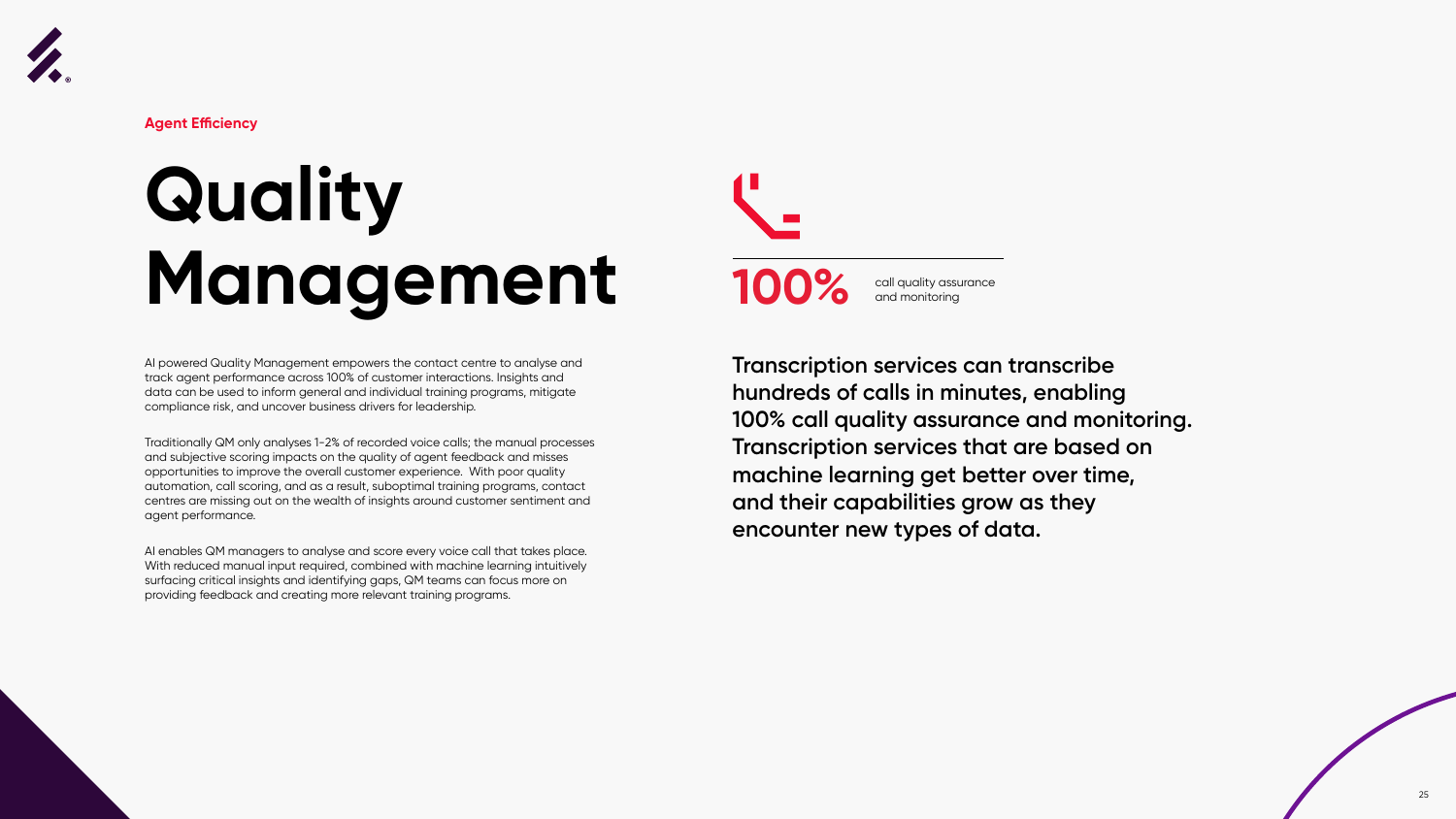



### **Building the business case**

The impact of the pandemic accelerated digital transformation at a pace never seen before. The early stages of lockdown, with the need to enforce social distancing or send contact centre employees home, led to long call wait times for many consumers. When digital became the default, many organisations realised that their self-service experiences weren't up to scratch.

**If you're feeling whiplash, it might be the ten years forward we just jumped in 90 days' time. McKinsey & Co.** 

The need to cope with increased levels of demand with reduced levels of available agents has meant that organisations have been forced to look at how they can automate both for efficiency and to maintain the customer experience. As referenced in **Figure 1** three of the top five drivers in investing in contact centre technology are driven by AI and automation objectives.

In this section we'll help you articulate how investing in AI can help your contact centre save money, grow revenue, increase operational efficiency, innovate products and improve the customer experience.

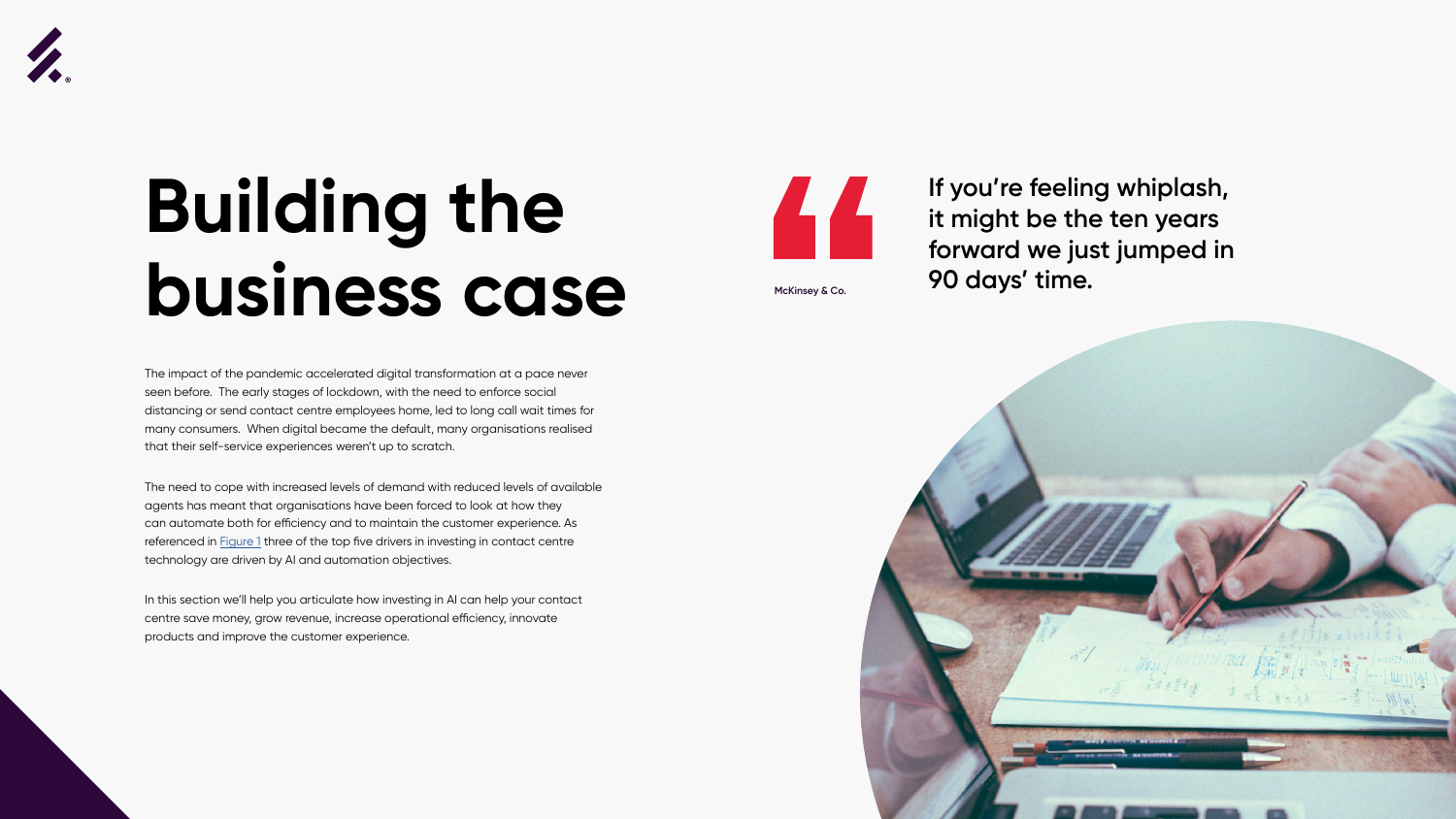



## **Quantitative and Qualitative Benefits**

Most contact centres will have comprehensive dashboards which measure their most important operational KPIs; we also recommend focusing on the human experience. Interview or work shadow your agents to understand their pain points and identify where they are spending their time. FourNet Business Analysts can help with this process, they can identify quick wins within the constraints of your current systems and provide you with the quantifiable potential benefits of streamlining these processes in terms of operational efficiency. The impact on employee engagement generated by enabling them to spend their time on helping customers rather than repetitive, inefficient processes is less easy to quantify but will have measurable results in terms of job satisfaction and retention.

When building the business case, prioritise the KPIs that executive decision-makers care about and connect them to financial value. For example, what would the financial impact be if assisted service could deliver the right content at the right time to your agents so that the average case handle time decreases by 10%? What would your average cost per contact look like if you could enable self-service on an additional 5% of inbound calls using natural language IVR? How much agent time could you save by handling 50% of your webchats using AI chatbots?

Below are some examples of how we've helped our customers use AI to save money, grow revenue, increase operational efficiency, innovate and improve the customer experience.

#### **Save Money:**

#### **Enable self-service via chatbots or voicebots;**

- **•** Recent projects have seen up to a 43% reduction in the volume of live chat requests that can now be handled by AI virtual assistants.
- **•** Quantify the number of simple queries that could be answered by chatbots or voicebots, identify your contact centre's cost per inbound contact and model the impact that this switch in types of contact has on your overall cost to serve.



**Building the business case**

**Visit www.fournet.co.uk to use our Building the Business Case online calculators to identify your own potential savings from implementing an AI chatbot**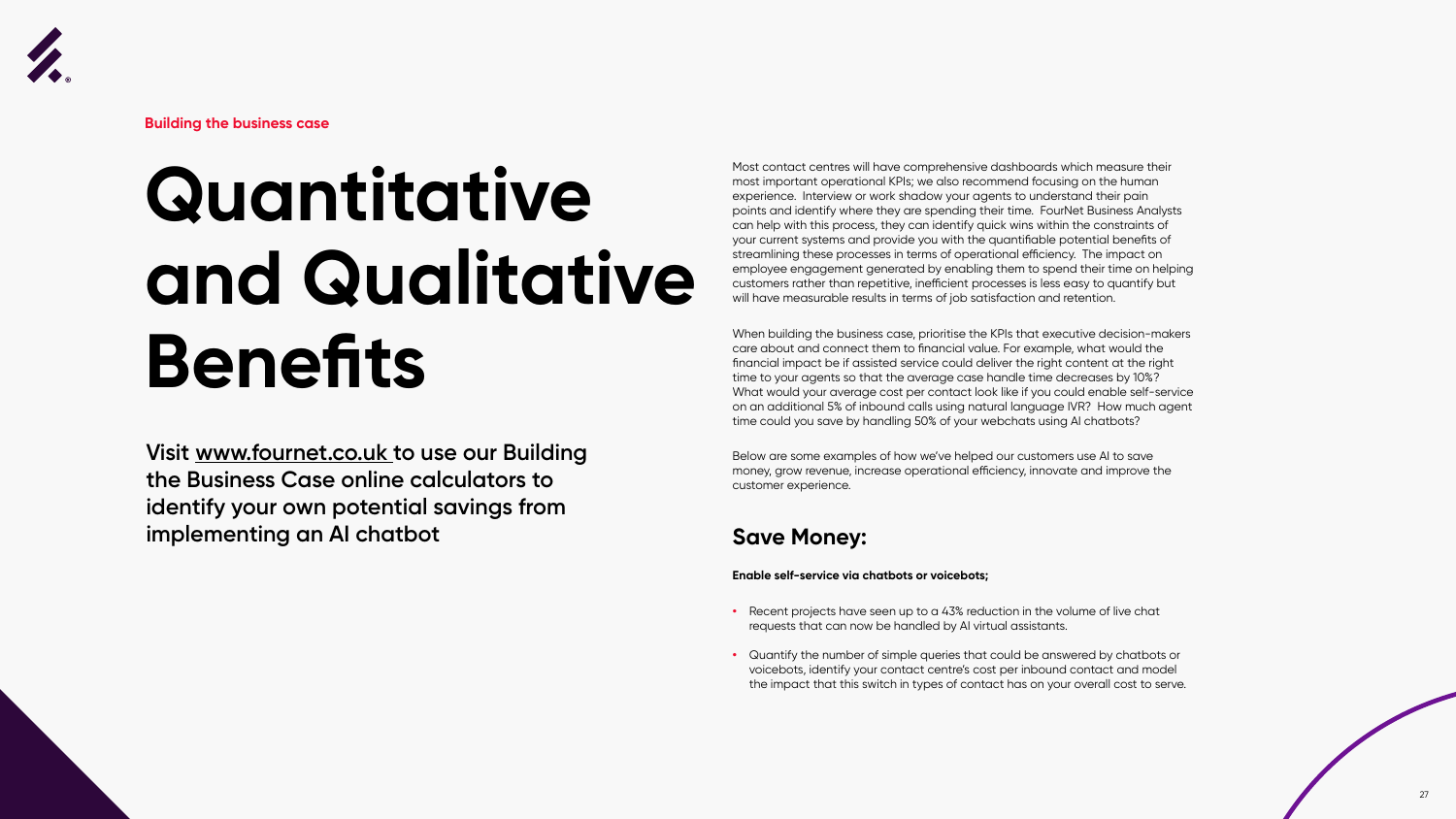



## **Quantitative and Qualitative Benefits**

#### **Increase Operational Efficiency:**

#### **Reduce Average Handle Time (AHT);**

- **•** AI powered Assisted Service for Agents can reduce the average handle time per call by suggesting best-next-action or pulling up relevant information from the knowledge base. This reduces the need for screen switching and streamlines the call.
- **•** Robotic Process Automation (RPA) can have a dramatic impact on Average Handle Times. Using RPA-assisted integrated desktop solutions saves agent time switching between screens during the call and reduces Call Wrap-Up times post call by ensuring data is written back to any relevant databases.
- **•** Average Handle Time for webchat can be reduced to zero agent hours for those queries that can be handled by AI chatbots.



**Building the business case**

#### **Increase First Contact Resolution (FCR);**

- **•** Intelligent Routing ensures that queries are directed to the right agent to handle the customer's specific issue. Making AI powered decisions based on the caller identity, customer journey input and data already gathered via chatbot or IVR can route the contact to the agent best suited to resolve the issue. We have seen increases in FCR of up 20% after implementing AI powered Intelligent Routing solutions.
- **•** Assisted Service can have a dramatic impact on FCR rates as well as Average Handle Times, we've seen improvements of nearly 20%.

#### **Grow Revenue:**

#### **Increased retention rates;**

**•** There are multiple research sources that have proven the link between increased Customer Satisfaction and higher retention rates. According to Invesp, improving customer retention rates by just 5% can increase profits by between 25% and 95%. Using the average Life Time Value (LTV) of a customer you can model the impact that even small percentage increase in retention would have on the bottom line.

#### **Suggest cross-sell or upsell options;**

**•** Assisted Service can use AI to suggest relevant cross-sell or upsell options to the agent while on the phone.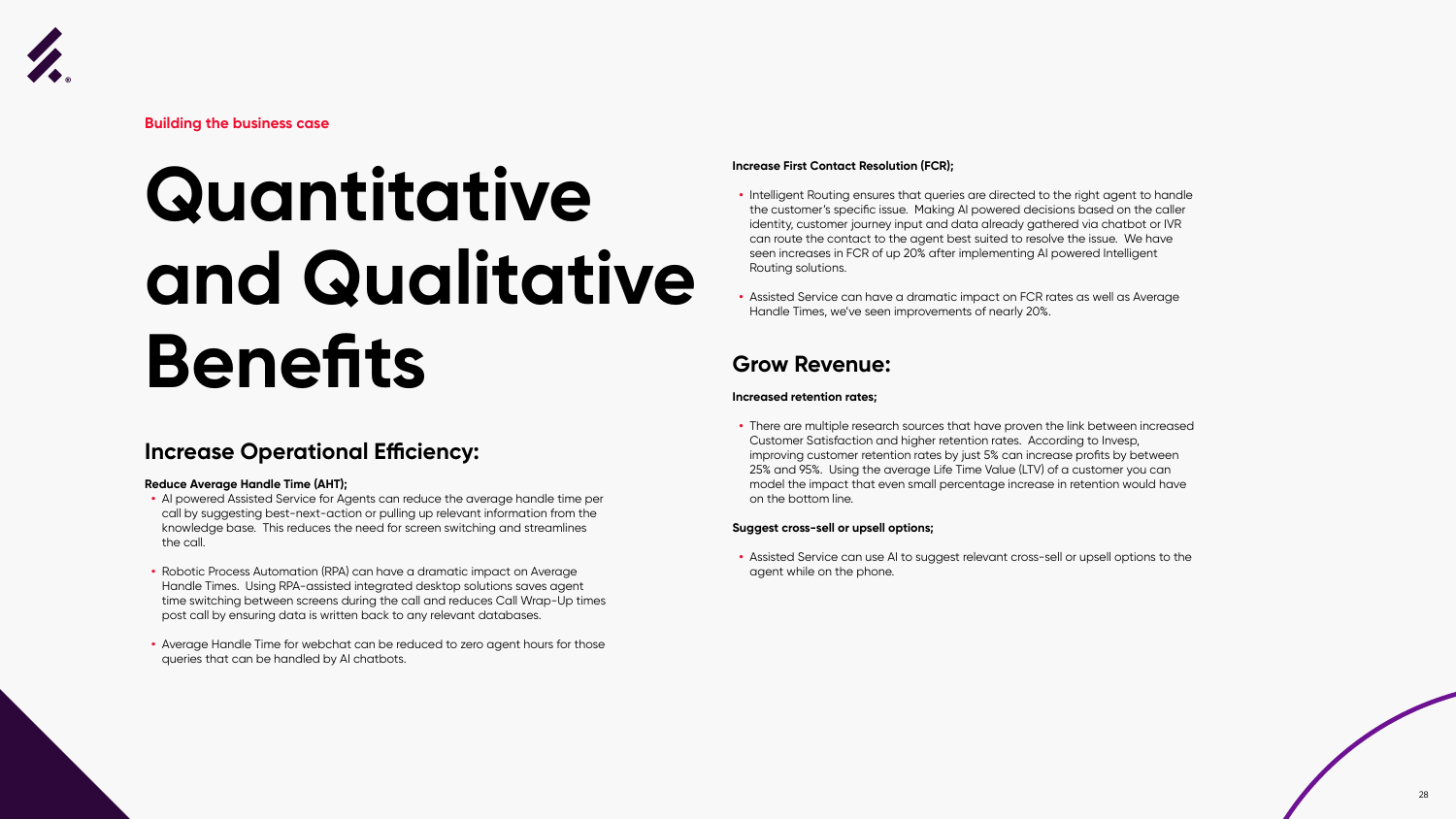



## **Quantitative and Qualitative Benefits**



**Building the business case**

#### **Improve the Customer Experience:**

A study by Aurora Market Research into 1,000 UK consumers commissioned by Contact Babel identified the most important factors to a customer when contacting an organisation:

First contact resolution and a short wait time for a response were the top two most important criteria across all age groups (apart from UK-based employees for the over 65s) showing that the increased FCR, enable self-service and reduce handle times benefits delivered by AI will contribute strongly to the overall customer experience.

#### **What are the top 3 most important factors to you when contacting an organisation by phone or digital channel? (by age range)**

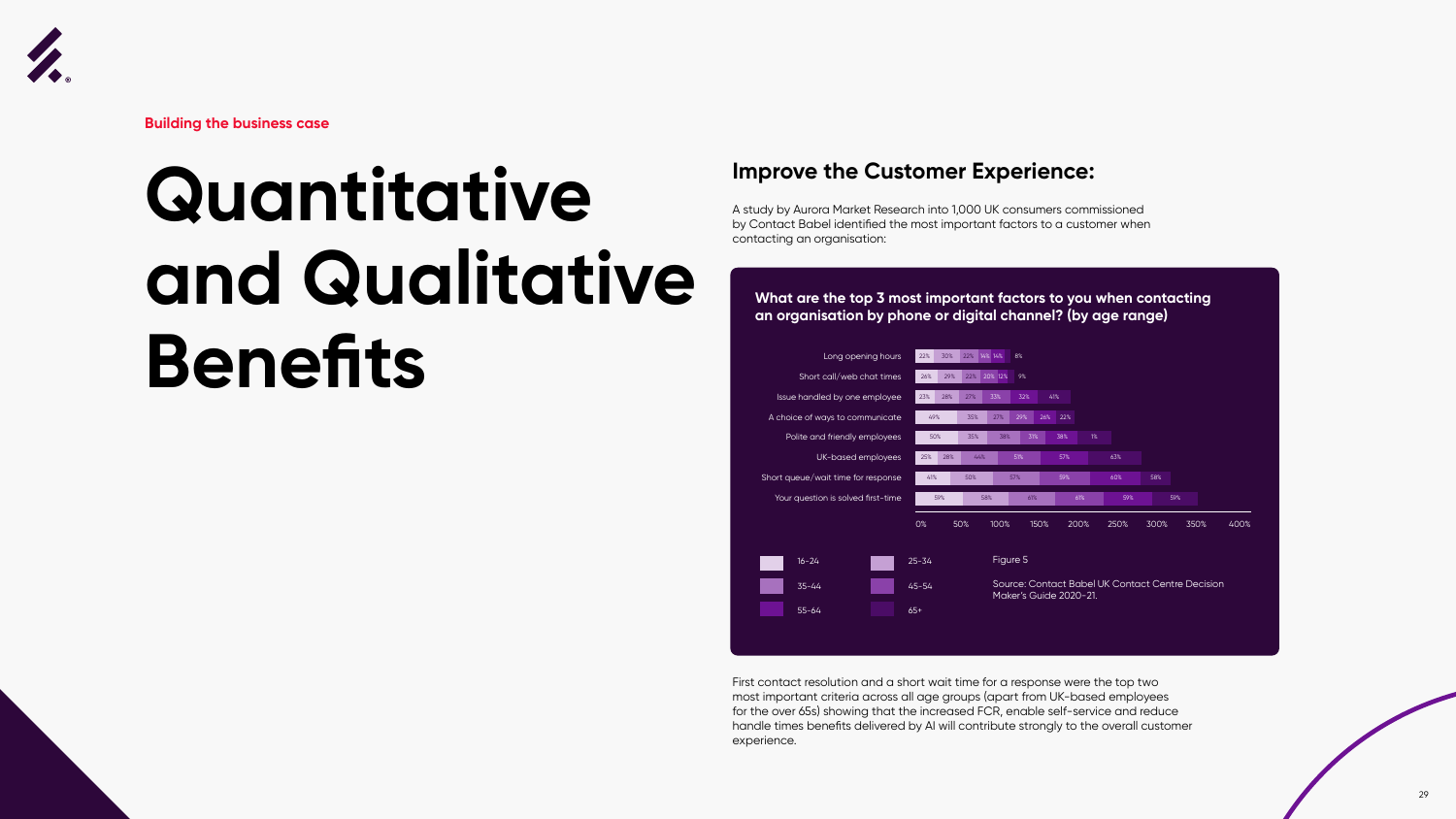![](_page_30_Picture_6.jpeg)

![](_page_30_Picture_7.jpeg)

![](_page_30_Picture_0.jpeg)

### **Getting Started**

The great thing about AI in the age of cloud and as-a-service technology is that you don't have to take an all or nothing approach to the trend.

In fact, we strongly recommend most organisations make decisions with the long term in mind but start with small projects. By this we mean that for those organisations looking to upgrade their overall contact centre infrastructure, now is the time to look at solutions built with AI at the heart which will provide a framework on which to build for the future. But for organisations who are not undertaking large contact centre system upgrades and those organisations with existing estates, we recommend you start with a small self-contained project for a clearly defined business issue or process e.g. chatbots to replace digital enquiries.

It is important that the boundaries of the project are clearly defined and understood, with relevant baseline metrics captured before the project, and clear and achievable outcomes defined so the success of the project can be clearly measured. A limited, low-risk use case that can be simply implemented can demonstrate a quick win to build confidence in using AI within the contact centre.

**While quick wins are essential to get buy-in, it is essential to place the project in the context of a longer-term vision. We recommend building a roadmap of linked businesses cases that layout a long-term vision for the strategic use of AI across all customer facing parts of the organisation.**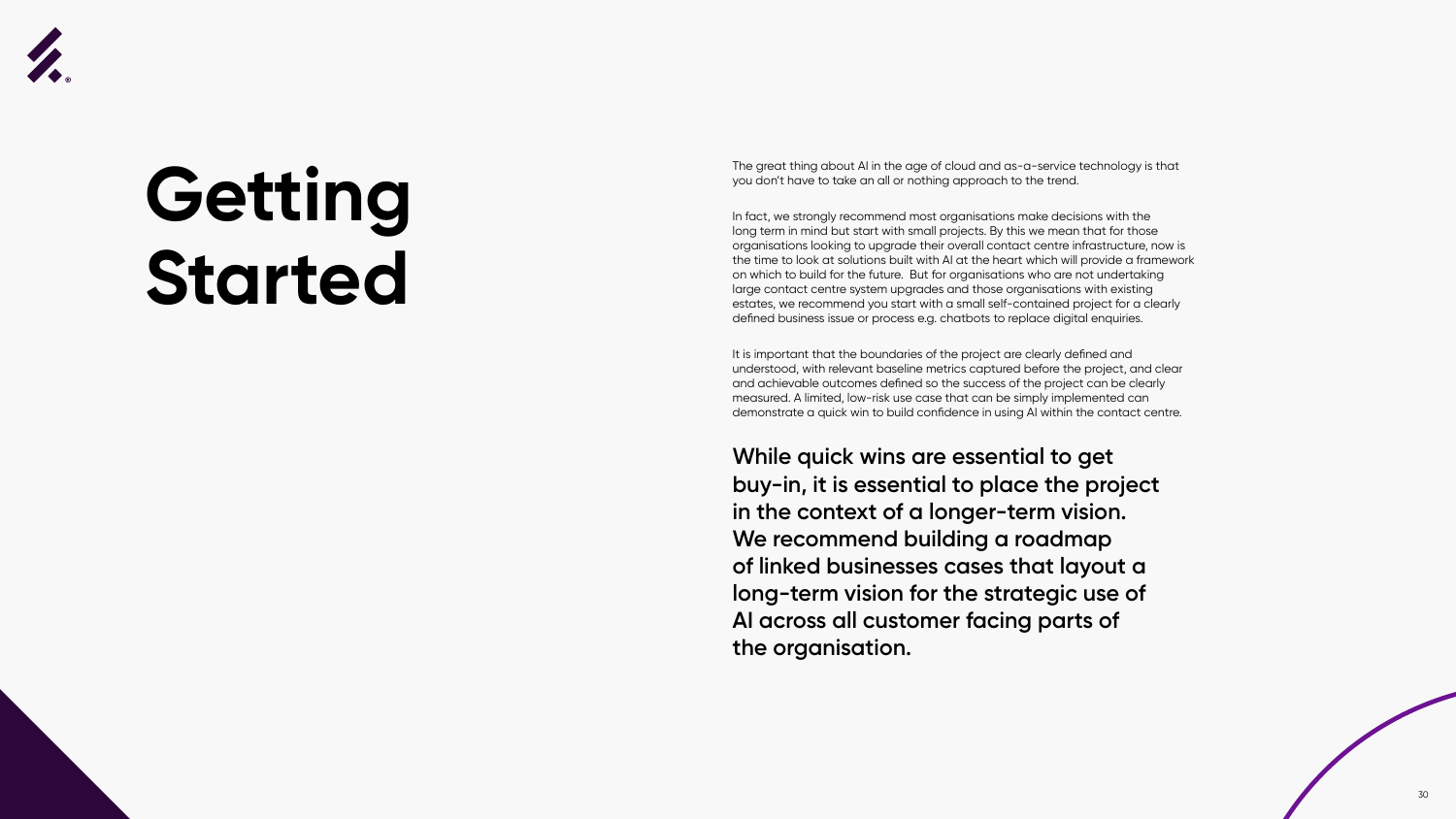![](_page_31_Picture_0.jpeg)

# **How FourNet can help**

![](_page_31_Picture_21.jpeg)

#### **Building the business case**

FourNet Business Analysts can help you build your business case to demonstrate ROI and payback periods based on your current costs and KPIs. Get in touch to schedule an initial discovery call.

#### **AI powered chatbots**

AI powered chatbots can deliver significant cost savings by diverting inbound enquiries away from the contact centre and enabling the customer to self-serve thus freeing agent time. As well as improving customer satisfaction, organisations implementing AI chatbots are seeing payback periods within months.

Regardless of what installed technology you are using FourNet have a range of solution partners who interoperate with your existing contact centre, CRM and enterprise applications to deliver fully integrated chatbot solutions that can be rolled out in weeks and paid back in months.

[Learn more](https://fournet.co.uk/solutions-and-services/ai-chatbots/ )

#### **Cutting-edge customer experience**

FourNet work with the world's leading Cloud Contact-Centre-as-a-Service vendors to digitally enable every channel to give a great customer experience. These cutting-edge technology solutions utilise AI to enable customers to self-serve, to route queries to the right agent every time and to automatically complete routine customer interactions and after-contact work thus freeing agent time to focus on adding value to the customer.

Every requirement is different: from customer expectations to strategic business objectives and from installed legacy technology to budgetary constraints; FourNet have a range of solutions to help so please get in touch to find out how we can help.

#### [Get in touch](https://fournet.co.uk/contact/)

#### **Robotic Process Automation (RPA)**

[we can help.](https://fournet.co.uk/contact/) 

#### **Automate connectivity**

FourNet can offer a free proof-ofconcept Automation Finder trial for selected customers which can identify process sequences with the biggest ROI potential based on frequency, volume and handle time. Installed on a selection of agent or employee desktops Automation Finder captures and tracks their day-to-day tasks and desktop activities including keystrokes, mouse selections, applications used, pages visited, field entries, handle time, and more. Utilising Machine Learning to classify employee data into meaningful actions, it also tracks the handle time for these actions; Automation Finder can then identify activities with the largest ROI potential for automation. Whether you're opening a new site, responding to ongoing needs to switch employees between office and home or flexing to peaks and troughs in demand; FourNet managed network services provides flexibility and security to respond to whatever your business demands. With immediate visibility of connectivity options, near real-time configuration of circuits and direct API ordering links into all the major carriers we can help our customers respond to rapidly changing market conditions. [Learn more](https://fournet.co.uk/solutions-and-services/secure-network-infrastructure/)

RPA can automate repetitive tasks that are currently performed by agents or employees to deliver dramatic operational efficiencies and cost savings. The challenge has always been knowing where to start. Selecting the right processes to automate has historically been time consuming and has relied on manual analyses based on subjective judgements. Automation offers cost savings and operational efficiencies at every level of the technology stack. FourNet's secure network infrastructure is built on the UK's most innovative carrier network, utilising automation to reduce service lead times from days to minutes to drive down costs by speeding up deployments and enabling customers to flex bandwidth on demand. Digital transformation, hybrid working, new applications: the attack surface grows dramatically making security management increasingly difficult. Internal security teams struggle to keep up with the deluge of alerts and other information generated by their multitude of security devices. And the cybersecurity skills gap only makes this more difficult.

#### **AI powered security**

FourNet work with Fortinet, the number 1 cybersecurity firm in the world, who utilise AI and and ML to process and analyse more than 10B events every day, sending actionable real-time threat intelligence to our customers.

#### [Learn more](https://partnerportal.fortinet.com/English/)

Get in touch to find out how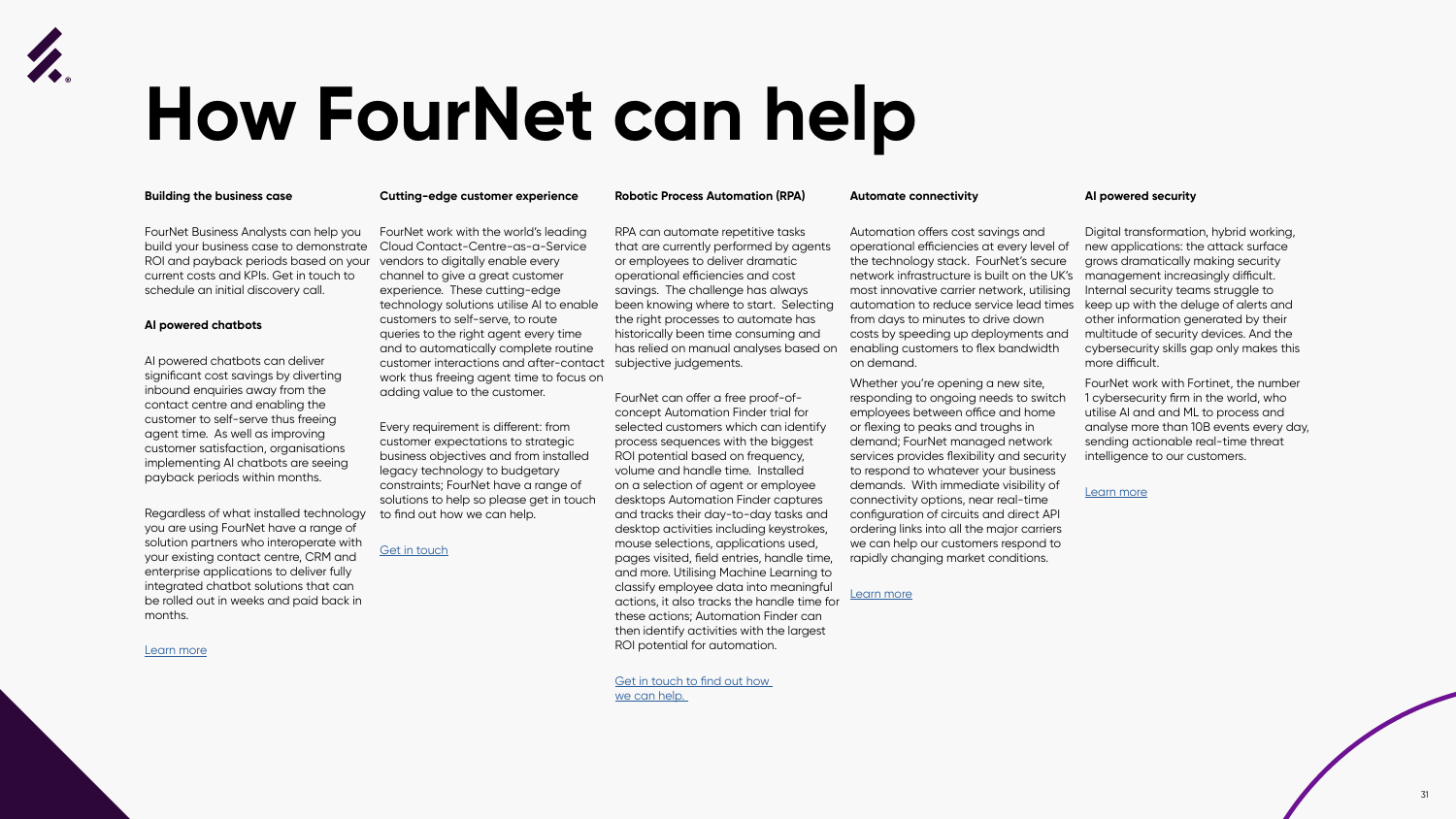![](_page_32_Picture_0.jpeg)

### **References**

1 - Source: Engineering and Physical Science Research Council

2 - Source: Tech Target Contact Centre and Customer Service Confirmed Projects September 2020

3 - Source: Contact Babel Inner Circle Guide to AI, Chatbots and Machine Learning 4 - Source: https://www.smallbizgenius.net/by-the-numbers/chatbotstatistics/#gref

5 - Source: Contact Babel Inner Circle Guide to AI, Chatbots and Machine Learning

6 - Source: Contact Babel Inner Circle Guide to AI, Chatbots and Machine Learning

7 - Source: Contact Babel UK Contact Centre Decision Maker's Guide 2020-21. (XXX link out to Enghouse sponsored research)